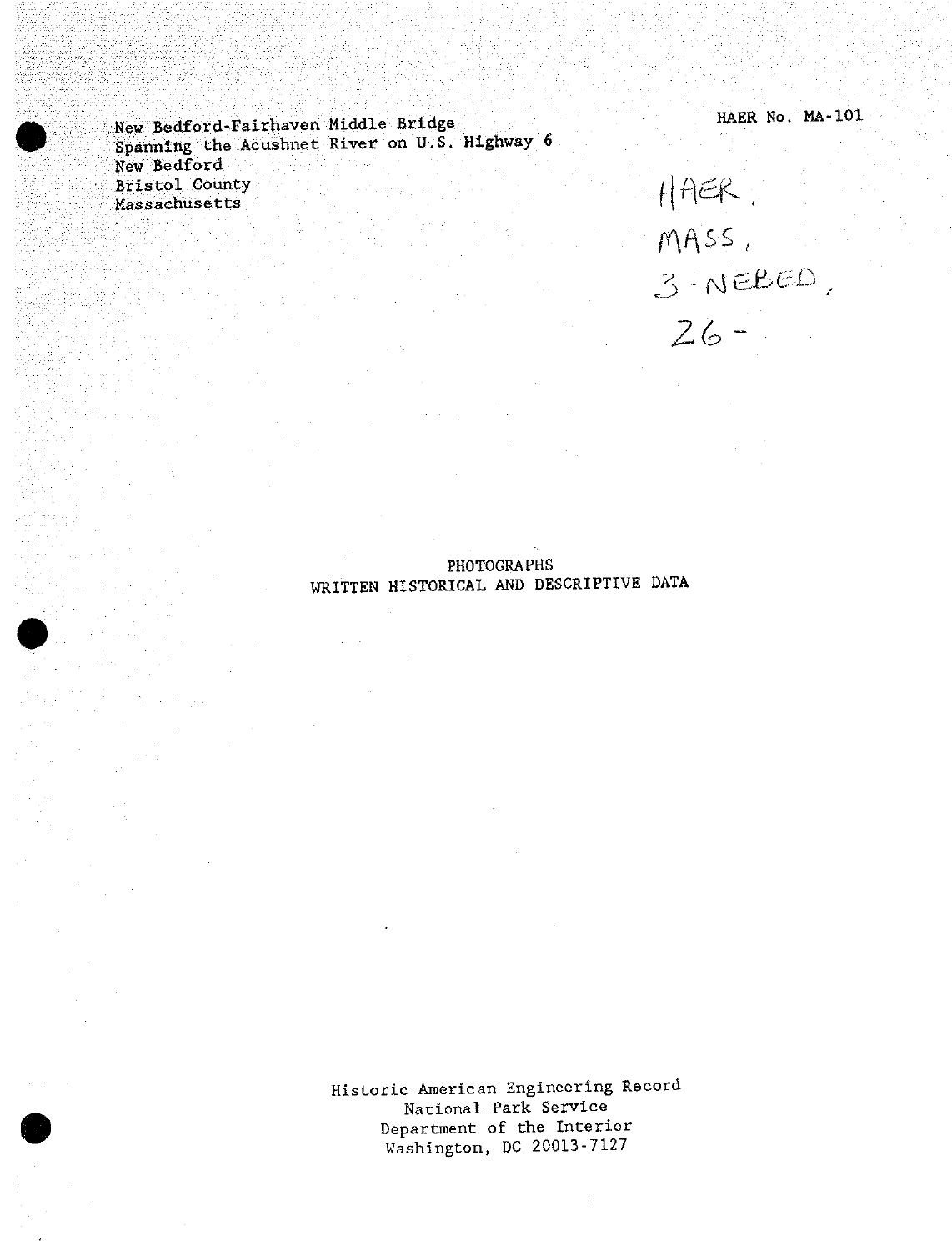$\sum_{i=1}^N$ *M*

#### HISTORIC AMERICAN ENGINEERING RECORD

NEW BEDFORD-FAIRHAVEN MIDDLE BRIDGE HAER No. MA-101

Location: Spanning the Acushnet River on U.S. Highway 6, between Fish Island and Popes Island, New Bedford Harbor, New Bedford, Bristol County, Massachusetts UTM: New Bedford North, Mass., Quad. 19/340250/4611275

# Date of

Construction: 1899

Structural Type: Six-span steel bridge, featuring a rim-bearing through truss swing span

Engineer: William Fish Williams, Supervising Engineer George Fillmore Swain, Consulting Engineer

Fabricator/

Builder: Stewart & McDermott, New York A&P Roberts/Pencoyd Iron Works, Philadelphia

Previous Owner: Bristol County, Massachusetts

Present Owner: Massachusetts Department of Public Works, Boston

Use:

Vehicular highway bridge

Significance: The New Bedford-Fairhaven Middle Bridge is a relatively early example of electric power applied to a moveable bridge span, and is one of the longest (288') surviving swing spans in Massachusetts, under Massachusetts Department of Public Works purview. The bridge was designed by two significant engineers: George F. Swain (1857-1931), a well-known structural engineer, and William F. Williams (1859-1929), New Bedford City Engineer.

Project Information:

Documentation of the New Bedford-Fairhaven Middle Bridge is part of the Massachusetts Historic Bridge Recording Project, conducted during the summer of 1990 under the co-sponsorship of HABS/HAER and the Massachusetts Department of Public Works, in cooperation with the Massachusetts Historical Commission.

Patrick Harshbarger, HAER Historian, August 1990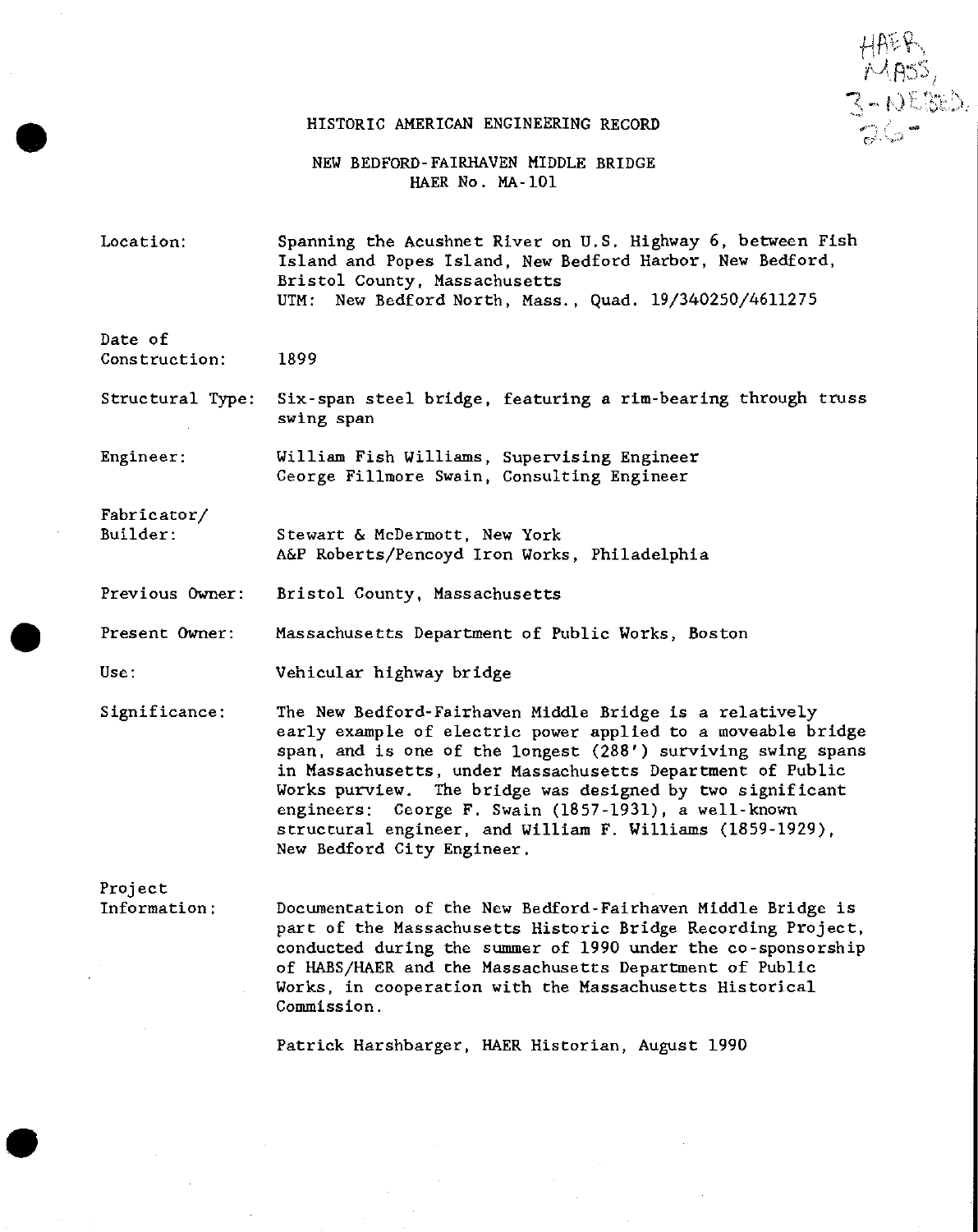# **Description**

The Route 6 harbor crossing between New Bedford and Fairhaven consists of two highway sections on harbor islands and three bridge sections between the islands and the mainland. The West Bridge between downtown New Bedford and Fish Island has ten plate girder spans ranging from 33' to 71' in length. The Middle Bridge spanning the main channel between Fish and Popes Island consists of a 288-foot swing span and five plate girder spans ranging from 73' to 82' in length. The East Bridge, which spans the channel between Popes Island and Fairhaven, has nine plate girder spans, each approximately 73' in length. The total length of the entire crossing, including the three bridge sections and portions of highway on Fish and Popes Island, is approximately 4000'. The entire crossing is known collectively as the New Bedford-Fairhaven Bridge. (See Figures 1 and  $2.$ )

The focus of this report is the Middle Bridge, and in particular the rim-bearing swing span. The Massachusetts Department of Public Works (MDPW) replaced the superstructure of the plate girder spans in 1961. The swing span is the only portion of the Middle Bridge that has not been significantly altered.<sup>1</sup>

The Middle Bridge consists of a swing span and five plate girder spans, one to the west and four to the east of the swing span. All of the spans are supported on stone piers. The Middle Bridge is approximately 675' in overall length. According to the Massachusetts Department of Public Works database, the 289-foot swing span is the longest moveable span among the forty-four moveable bridges which fall under the Department's purview.<sup>2</sup>

The swing span measures  $54'-0''$  in width between the trusses and  $70'-0''$ to the edges of the sidewalks. At its highest point, the bridge is 61' from the lower chord to the coping of the central tower. The lower chord is approximately 8' above mean high water. The roadway sits about 1' above the bottom of the lower chord.

The lower chord is made of two 18-inch steel plates, spaced 20" apart, with two angle irons to each plate, tied together with lattice bars. The upper chord is made of two 21-inch plates, also 20" apart and joined by angle irons and lattice bars.

Verticals join the upper and lower chords at intervals of 26'. Steel pins ranging from 34" to 8k" in diameter connect the verticals and chords. The verticals are made of two 12-inch steel channels, 12" apart, joined by lattice bars.

The diagonals and counters are composed of flat eyebars from *3k"* to *lh<sup>n</sup>* in width. The upper lateral bracing and struts consist of channels, some joined by lattice bars. The upper lateral struts have ornamental brackets where they join the verticals.

The structural action of the swing span changes depending upon whether the bridge is open or closed. When the swing span is open it rests solely upon the center pier and acts like a double cantilever. When the span is closed it rests upon the piers and acts like two through trusses, one on either side of an independently-standing central tower. The panels on either side of the tower differ structurally from their neighbors. The diagonals are made of two 21-inch steel plates, %" thick, with four angle irons joined by lattice bars. These heavily constructed diagonals act as endposts to the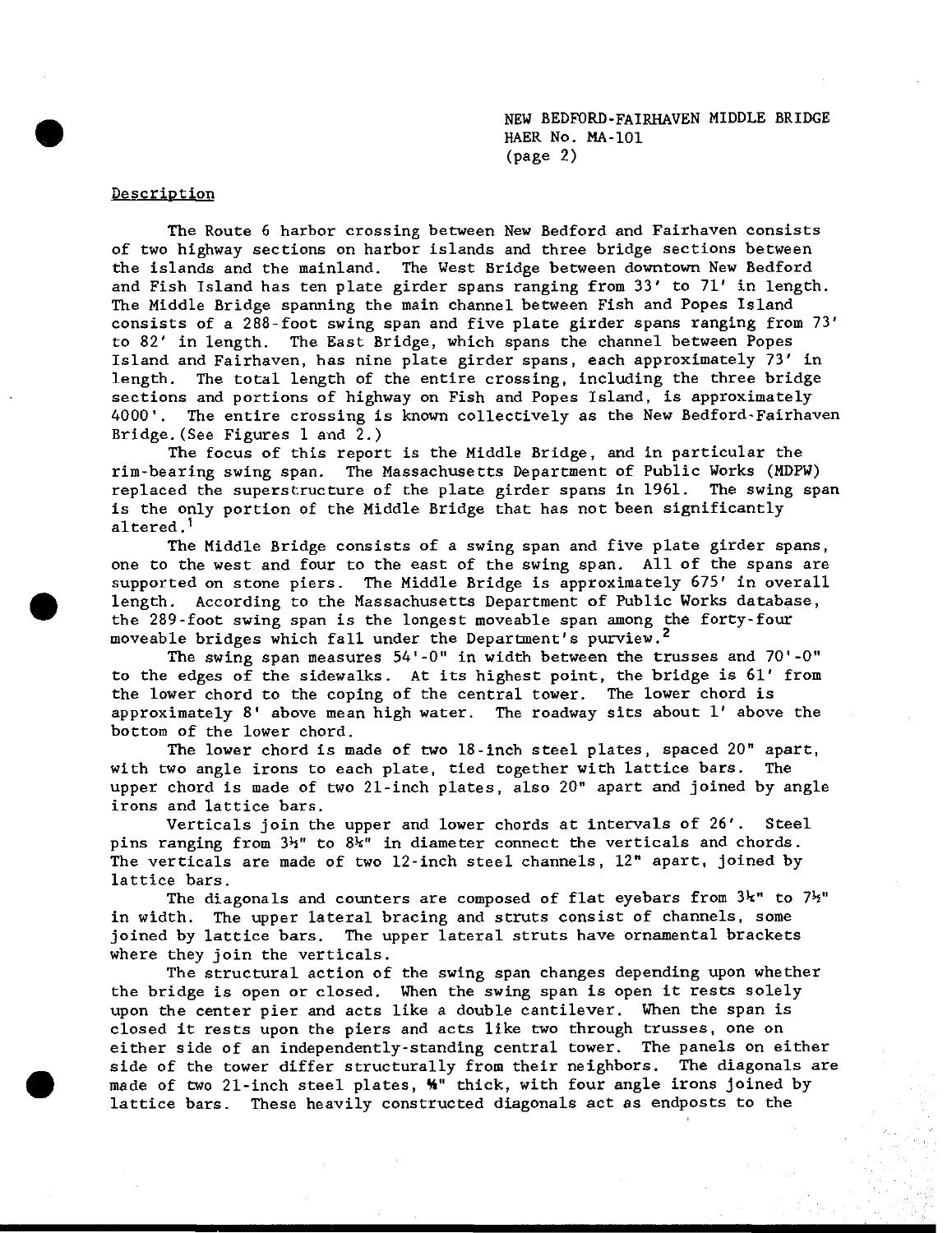NEW BEDFORD-FAIRHAVEN MIDDLE BRIDGE HAER No. MA-101 (page 3)

double trusses when the bridge is in the closed position.

The upper chord between the diagonals and the central tower is constructed of two pairs of eyebars joined in the middle by a 7-inch pin. In the closed position these eyebars are free from strain, but in the open position they carry the weight of either arm of the span. When the bridge reaches the closed position, hydraulic jacks lift the ends of the span approximately 3", then steel wedges are inserted between the bridge and the stone piers by hydraulic pressure. This lifting action causes the eyebar links in the upper chord to go slightly slack. When the bridge operators prepare to open the span, the wedges are released and the bridge lowered, returning strain to the eyebar links. The hydraulic jacks are 12" in diameter with a 6-inch stroke, and are held in position when at rest by four cast steel blocks which are pushed in and drawn out by hydraulic rams 4" in diameter and 36-inch stroke.

The tower verticals are made up of double channel irons with lattice bars. They are 61' high and topped by copper finials of ornamental design. The center tower is approximately 20' long and 54' wide. The operator's house, 20' above the roadway in the central tower, is a  $10'x12'$  wood-frame structure with shed roof. The operators house contains the controls for operating the hydraulic jacks and for engaging the swing mechanism.

When open, the whole draw span rests on two box girders,  $54'x54''x'''$ , stiffened at 2-foot intervals by cross angle irons, and joined at the top by a steel plate, 4" thick. These two girders, in turn, rest upon a system of four girders that, in turn, rest upon the circular steel drum upon which the bridge turns. The four girders (3'xl3') provide stability and distribute the weight of the swing span evenly upon the drum. The drum is 50" deep and approximately 36' in diameter. It is made of *H" -* thick riveted steel plates. The drum turns on sixty-nine steel rollers, 18" in diameter. The axles of the rollers are attached to a spider frame running to the central pin of the turntable. According to the construction plans, the concrete and stone center pier rests on piles driven to a depth of 46' below the harbor floor. Two electric motors supply the power to turn the bridge. The motors are housed inside the drum. When engaged each motor turns a separate system of beveled gears that transfer the power to two vertical shafts on the drum's exterior. In turn, these shafts operate a pinion gear moving along a rack on the circumference of the drum. The gears and shafts operate in opposition to each other, 180 degrees apart on the drum's circumference. An additional electric motor inside the drum supplies power to the hydraulic pump that operates the jacks and wedges.

The floor of the bridge rests on steel floor beams riveted to the lower chord and verticals. Between the floor beams run I-beam stringers that support a steel grid deck filled with concrete. Brackets support wood plank sidewalks outside the trusses

A wood-frame bridge tender's house with lounge and lockers for the operators is cantilevered on the southern side of the western approach span to the swing bridge. During the summer, the operators open the bridge on a fixed schedule of fifteen minutes after every hour, and more frequently in the early morning when the fishing boats leave port. During the winter, the bridge operates on a reduced schedule of openings. The operators work three eight hour rotating shifts, and two bridge operators are on duty at all times. One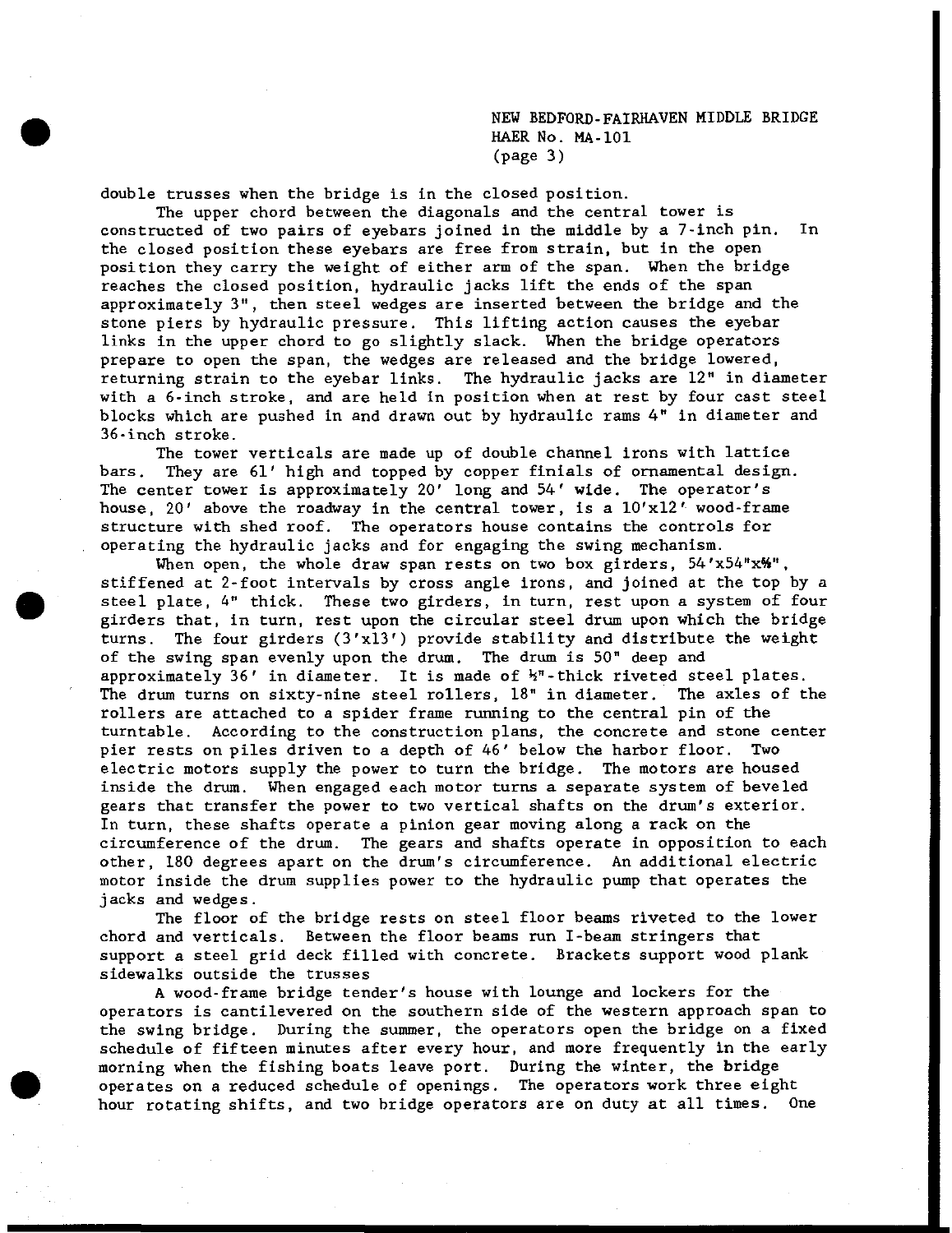NEW BEDFORD-FAIRHAVEN HIDDLE BRIDGE HAER No. MA-101 (page 4)

operator works the controls in the operating house above the deck and the other unlatches the ends of the bridge via a manual control, monitors the closing of the bridge gates, and signals the operating house when all boats have cleared the bridge.<sup>3</sup>

The swing span has a 95-foot navigational clearance to the west and a 94-foot clearance to the east. The eastern channel is currently closed because of fender damage caused by an errant freighter. The fenders consist of creosoted piles sheathed by wood planking.

The bridge's dedication plaque has been removed, but a drawing of it is located in the Massachusetts Department of Public Works bridge files.(See Figure 3.)

### Early Bridges at New Bedford-Fairhaven

In 1897 the New Bedford newspaper proudly proclaimed, "The draw span of the New Bedford and Fairhaven bridge will be one of the longest and finest in New England, and one of the greatest draw bridges of the country. Nothing this side of New York will equal it, and in some respects it will be the only one of its kind."<sup>4</sup> Indeed, the Middle Bridge is noteworthy for its size and its innovative truss design. It is also important for its association with two nationally significant engineers. George F. Swain, consulting engineer for the project, pioneered in the field of structural design and developed the engineering curriculum at Massachusetts Institute of Technology (M.I.T.) and Harvard University. William Fish Williams, the supervising engineer, became well known for his ability to manage large public works projects. Following the New Bedford-Fairhaven Bridge, Williams oversaw construction of the Cape Cod Canal, and (as Massachusetts Commissioner of Public Works) over \$60,000,000 in highway improvements.<sup>5</sup>

The citizens of New Bedford and Fairhaven consider the draw span a landmark in the history of their cities. Over the past four decades, plans to replace the swing span have met with strident calls to save the bridge. Proponents of a new bridge argue that the old draw regularly delays traffic and limits the size of ships that can enter the northern portions of New Bedford harbor. Preservationists embrace the old bridge for its historic value and beauty. They also claim that the draw can be rehabilitated more cheaply than a new bridge can be built. Local newspaper editorials show that feelings run deep on both sides of the issue.

Controversy is nothing new to the New Bedford-Fairhaven Bridge. Since the 1790s the bridge has been seen as vital to the economic prosperity of New Bedford. It has been periodically damaged by storms, battered by boats, and worn out by traffic, yet it has always been repaired and rebuilt.

### The First New Bedford-Fairhaven Bridge (1796-1815)

In 1796 the Massachusetts General Assembly granted to William Rotch of New Bedford the right to build a toll bridge across the Acushnet River at New Bedford Harbor. The growth of New Bedford's population, the expansion of the whaling industry, and the long overland trip around the harbor prompted the town's leading citizens to petition the General Assembly. William Rotch and the other proprietors of the New Bedford-Fairhaven Bridge owned whaling ships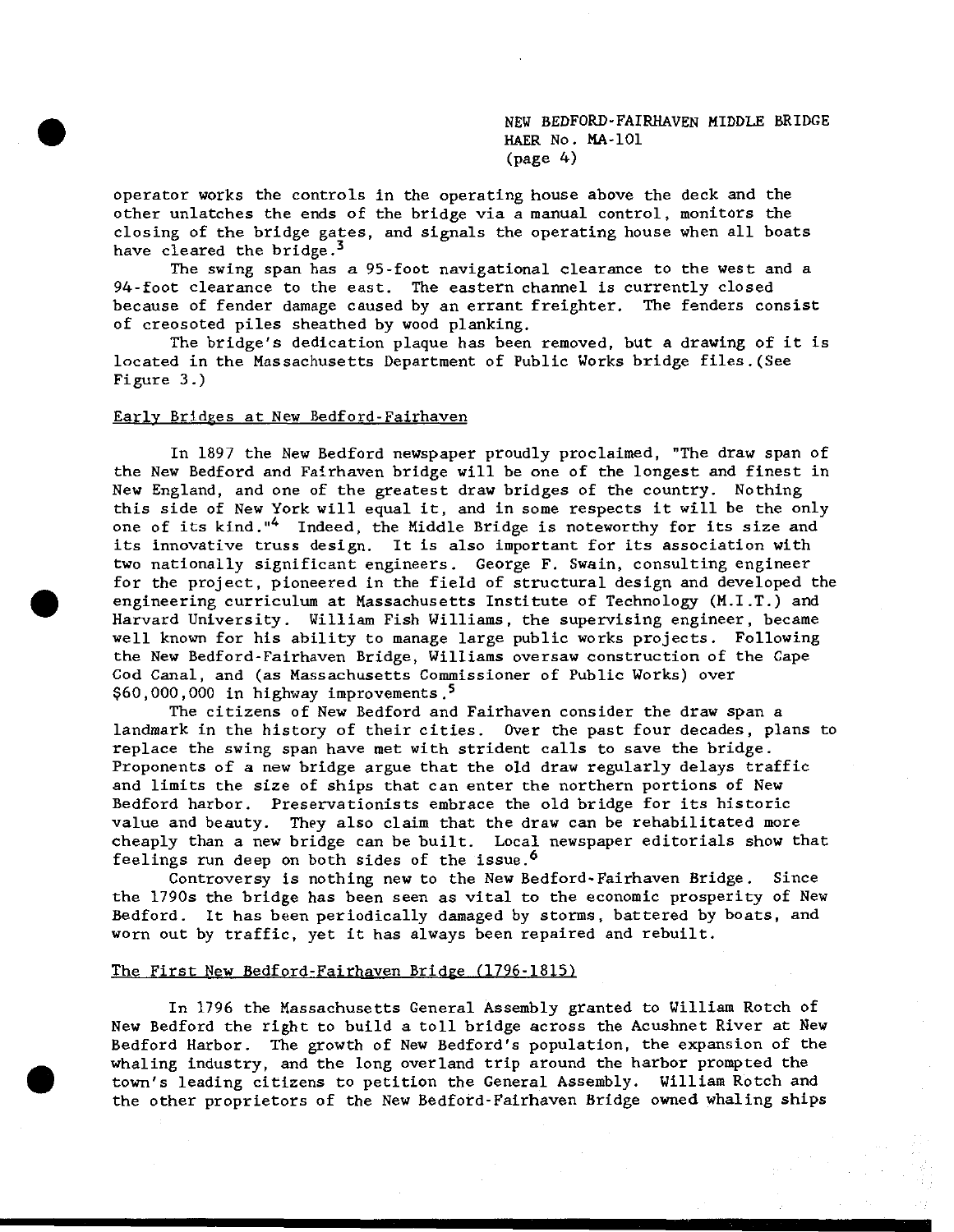NEW BEDFORD -FAIRHAVEN MIDDLE BRIDGE HAER No. MA-101 (page 5)

and represented New Bedford's business interests. They probably hoped to build new wharfs and warehouses on Fairhaven's less-crowded shoreline while turning a profit from bridge tolls.

In 1800 the proprietors opened a 24'-wide bridge with two 30' draws, one between New Bedford and Fish Island, and the other between Popes Island and Fairhaven. The bridge appears to have been a wooden trestle supported by pilings and stone piers. It cost 6¢ for a pedestrian to cross, 6¢ for a horse, 35¢ for a four-wheeled wagon, and 6¢ for a dozen sheep, pigs or cattle. The General Assembly mandated toll rates to keep the proprietors from charging high fees for use of their bridge.

The New Bedford and Fairhaven Bridge's location made it particularly susceptible to damage from ocean storms. In 1807 a wind-driven tide inundated the bridge and partially destroyed it. Finally in September 1815, a hurricane lifted the entire bridge from its piers and dashed it into splinters.<sup> $7$ </sup>

### New Bedford-Fairhaven Bridge (1819-1869)

The proprietors did not complete the rebuilding of a new bridge until 1819. The facts concerning this bridge are sketchy at best. In 1851 the General Assembly passed an act authorizing the proprietors to widen the two draws to 60', although apparently they had already been widened from the original 30-foot specification. The increased navigational clearance made wharf property to the north of the bridge accessible to larger ships, and therefore more valuable.

Except for the widening of the draws, the 1819 structure appears to have survived with only routine repairs until 1869 when another September storm destroyed the bridge. Only five days after the storm, a special committee of the General Assembly met in New Bedford to discuss the bridge's fate. A survey reported that the bridge consisted of 2863' of earthenwork, 1404' of trestle work, and ranged from 26' to 33' in width. The Fairhaven-Popes Island draw had not been operated in a number of years.

At this meeting it was decided that the bridge would be taken from the proprietors, who apparently did not wish to repair the bridge, and awarded to the care of the Bristol County Commissioners. The proprietors received \$22,838.93 for the bridge, one-third of the cost paid by Bristol County, onefifth by Fairhaven, and seven-fifteenths by New Bedford. The public bridge would not charge a toll. $^8$ 

### New Bedford-Fairhaven Bridge (1870-1893)

The County Commissioners made repairs to the bridge but did not substantially alter its construction. The first photographic evidence of the bridge dates from this period and shows a narrow, wooden bridge with alternating stringers and low trusses between piers of timber cribbing and stone. The swing spans had a central tower made of iron truss work with guide wires running from the top of the tower to either end of the draw.<sup>9</sup>

By 1876, the New Bedford and Fairhaven Street Railway Company had installed a line of tracks across the bridge, and horse-drawn cars began carrying passengers across the river. In 1893 the railway introduced electric street cars.<sup>10</sup>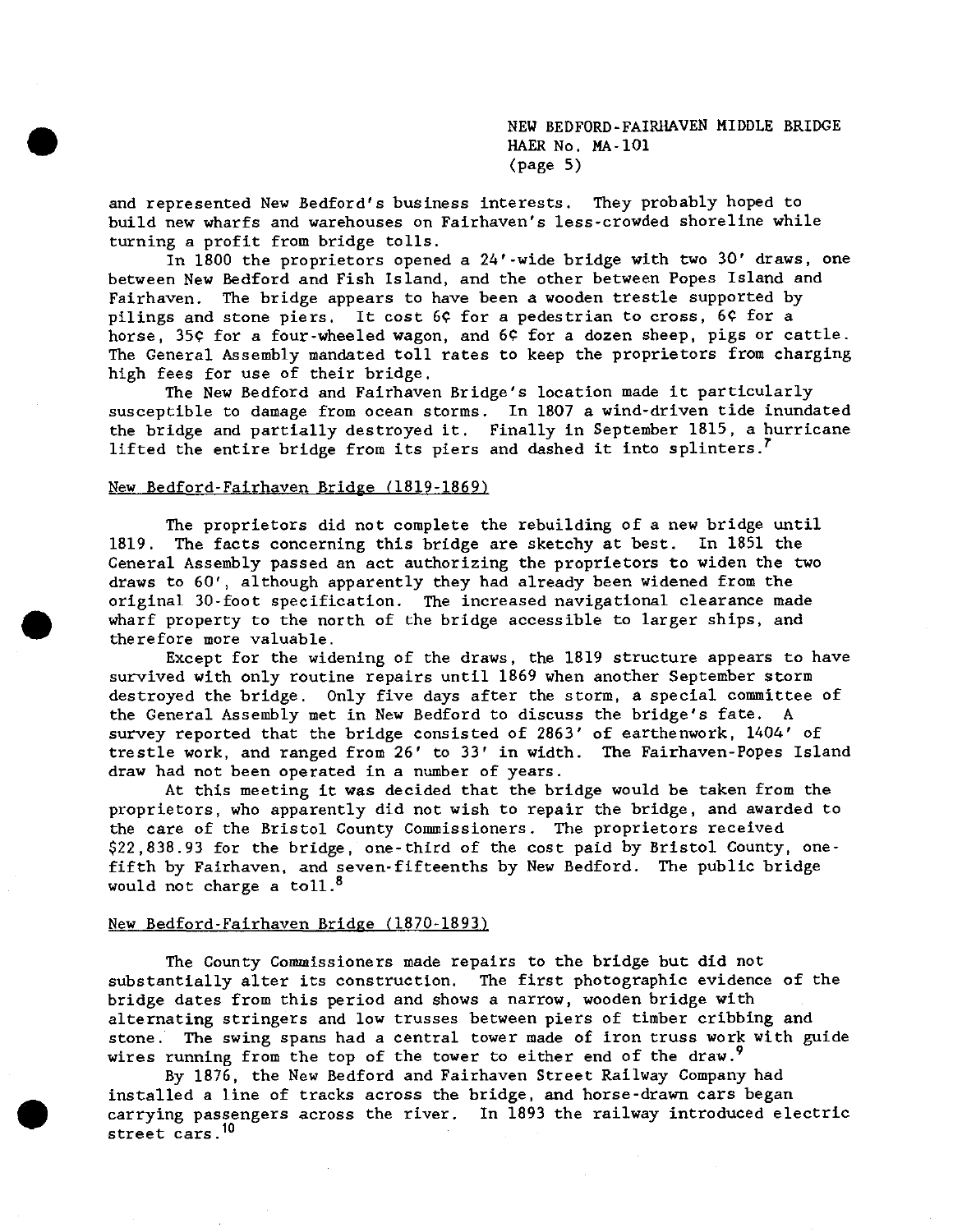NEW BEDFORD-FAIRHAVEN MIDDLE BRIDGE HAER No. MA-101 (page 6)

# A New Bridge For New Bedford Harbor (1893-1896)

By the 1890s heavier traffic had begun to take its toll on the narrow wooden bridge. In 1893 newly-elected New Bedford Mayor Jethro C. Block called on the county commissioners to replace the antiquated structure. Brock's speech gave birth to the bridge that stands today, but not without Herculean efforts. Although the county commissioners operated and maintained the bridge, the Massachusetts General Assembly authorized major improvements. The cost of the new bridge would be born primarily by the city of New Bedford, and to a lesser degree by Bristol County, Fairhaven, and other surrounding towns. In Massachusetts, the town and city governments have traditionally been stronger than that of the county; with the county's commissioners making most of the decisions and the municipalities paying the largest part of the bill, a few feathers were bound to be ruffled.

The General Assembly expeditiously passed an act authorizing \$200,000 for improvements, but the county commissioners continued to drag their heals. New Bedford's leading newspapers charged a commissioner from Fall River of attempting to award the bridge contract to some political cronies, and Fall River's newspapers accused New Bedford's commissioner of forcing the county to pay for a bridge that was solely to the benefit of New Bedford.

Other controversies soon arose. First, Fairhaven's residents argued over what street the new bridge would enter town. It was finally agreed to place the eastern terminus a block north of the old Bridge Street site. Second, the bridge at the New Bedford abutment crossed over the New York, New Haven, and Hartford Railroad at grade. New Bedford's city council had recently passed an ordinance abolishing at grade crossings and had entered into discussions with the railway about what portion of the costs of regrading the company should bear. The railway refused to pay for a portion of the bridge, even though it made sense to the city council that the new bridge should be extended to cross over the railroad's right of way. Third, the War Department insisted that the draw span be placed between Fish Island and Popes Island, instead of between Fish Island and New Bedford, where it had been since 1800. The War Department held authority over bridge clearances over navigable inland waterways and demanded a wider main channel than could be afforded in the old one. Owners of wharves north of the bridge objected, saying the change would hurt property values and cause problems with the natural currents of the harbor. Fourth, a manufacturer on Popes Island argued that changing the grade of the bridge would place the ground floor of his factory below the roadway. Additionally, construction would significantly disrupt the shipment of goods to and from his business. The manufacturer proceeded to seek an injunction against construction of the bridge.

The year 1895 came and went, and still no progress had been made. Finally, the situation became so intolerable that the General Assembly took the project out of the hands of the county commissioners. An agreement was reached by which the New Bedford city engineer would oversee the construction of the bridge, while the county maintained ownership.<sup>11</sup>

# William Fish Williams

City Engineer William Fish Williams was a man with New Bedford roots.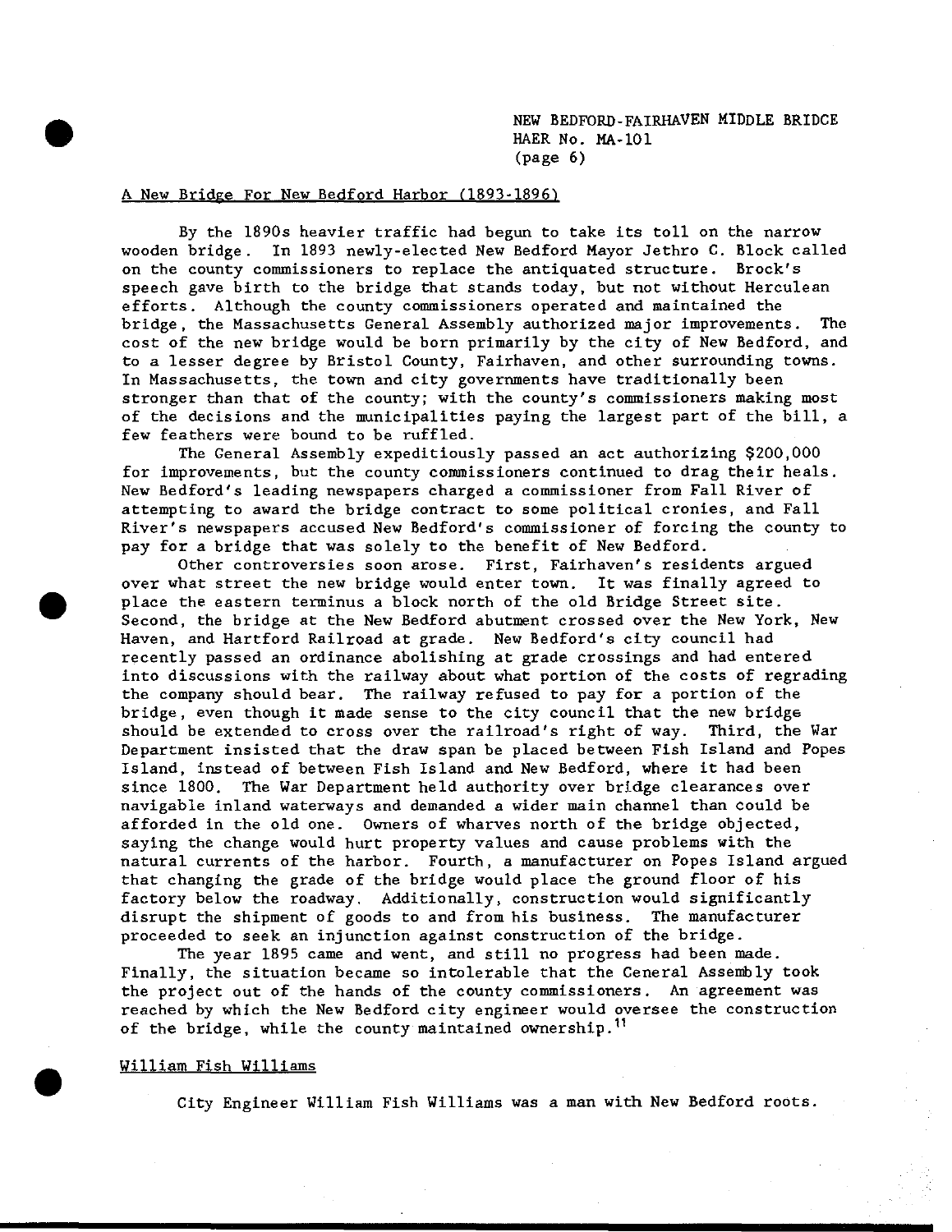NEW BEDFORD-FAIRHAVEN MIDDLE BRIDGE HAER No. MA-101 (page 7)

The son of a New Bedford whaling ship captain, Williams had been born at sea somewhere between New Zealand and Tasmania. The first seven years of Williams life were spent aboard various vessels of which has father was master. He received his early education in the public schools of Oakland and San Francisco, and as a young man decided to pursue an engineering career. He graduated from Columbia University with a degree in civil engineering in 1881, and with a degree in mining engineering in 1882.

For a number of years Williams worked at mines in Utah and Colorado, and then after marrying and starting a family opened a private practice in Hartford, Connecticut. In 1892, in anticipation of a job on the Nicaraguan Canal route, Williams moved his family to his aunt's home in New Bedford. After a brief trip to Nicaragua, followed by the failure of the canal, Williams returned to New Bedford where the mayor appointed him city engineer.

In 1896 Williams took over the New Bedford-Fairhaven Bridge project and began the difficult task of negotiating its political and engineering pitfalls. By this time most of the general details of location and width of the bridge had been determined by public hearings. The plan for the bridge retained the old location of the bridge as far as the east side of Popes Island, and then moved in a more northerly direction to Main Street in Fairhaven. Construction began almost immediately on the section of bridge between Popes Island and Fairhaven with the contract being awarded to Stewart & McDermott, a general contracting firm from New York City.

Williams next directed his energy toward preparing the contracts for the Middle Bridge between Popes Island and Fish Island. The City Engineer agreed with the War Department that a new channel could be dredged between the two islands and received approval for a large draw span. Williams's considerable experience with mining and civil engineering made him an ideal choice for overseeing the earthenwork and substructure construction of the bridge. For the steel superstructure of the draw, Williams enlisted the help of Consulting Engineer George F. Swain of M.I.T.<sup>12</sup>

#### George Fillmore Swain

George Swain epitomized the modern image of a professional engineer. His education did not rely so much on practical experience as it did on theory and mathematical training. Swain, like Williams, came from a New England whaling family. He had attended a military academy as a boy and had entered M.I.T. at the age of 16. He graduated in 1877 with a degree in civil and topographical engineering and seeking a "breadth of view and experience in life," he traveled abroad and began studies at the Royal Polytechnicum at Berlin.

In 1880 Swain returned to the United States to a job with the census investigating water power in connection with manufacturing interests. His water power work was done under the direction of Gen. Francis A. Walker who shortly afterward became president of M.I.T. Swain received an appointment in the department of civil engineering and by 1887 had risen to the rank of full professor and chair.

As a professor at M.I.T. Swain already held a position of enormous influence in the engineering profession. In 1887 he rose to national attention as a witness in the Bussey bridge disaster trial. His ability to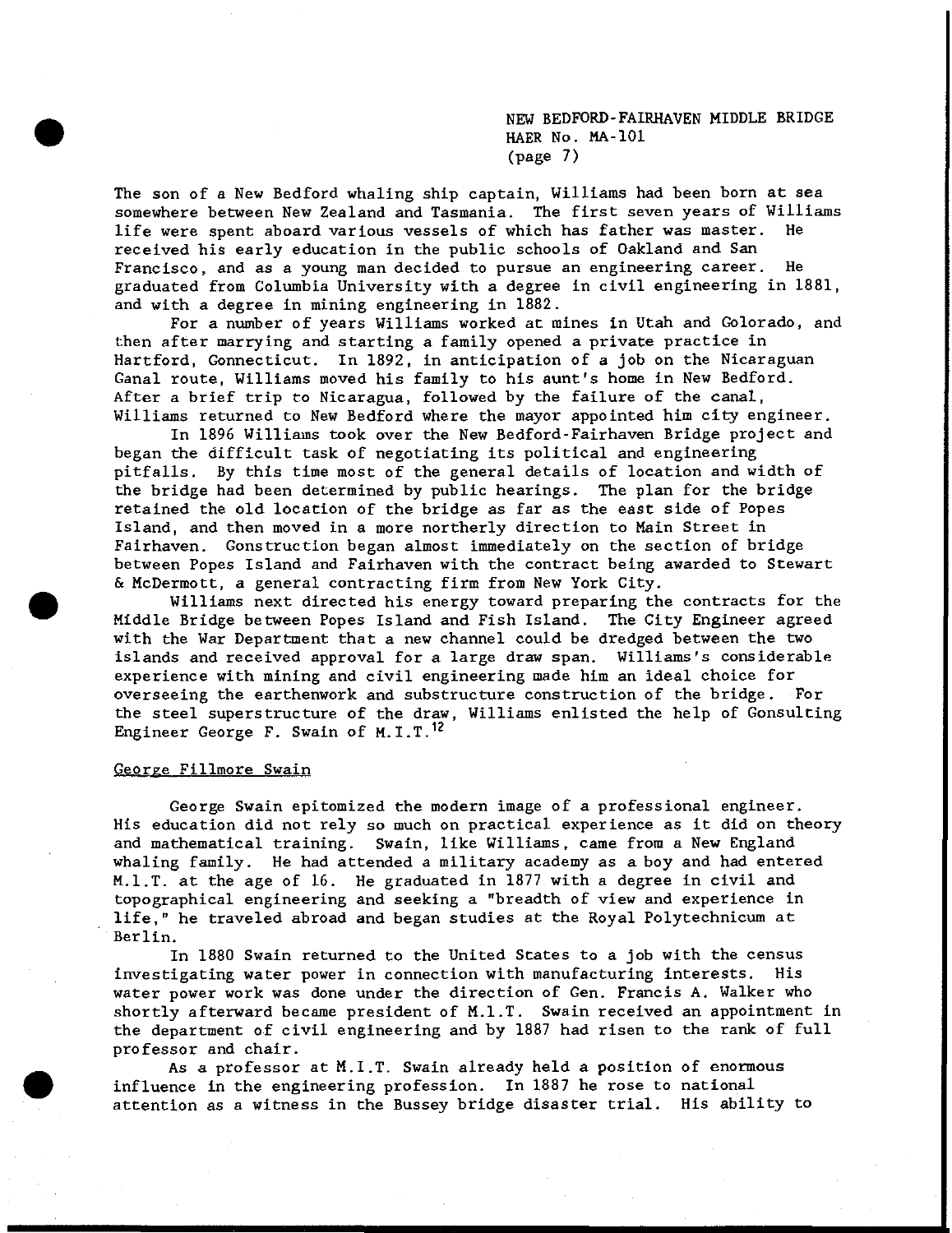NEW BEDFORD-FAIRHAVEN MIDDLE BRIDGE HAER No. MA-101 (page 8)

analyze the cause of the wreck that occurred on a crowded train headed into Boston at rush hour, so impressed the Massachusetts Board of Railroad Commissioners that he was appointed the Board's first expert engineer. Swain held the office for over twenty years and affected many important changes and reforms in bridge building practice. Swain spent from three to four weeks every summer visiting large bridge works in America and Europe for the purpose of studying the process of manufacture and the methods of design-

In 1894 Swain became a member of the Boston Transit Commission and had oversight of the construction of the subway and Charlestown Bridge as well as the harbor tunnel. Swain is known to have consulted on the construction of at least ten highway bridges still surviving in Massachusetts.

In 1909 he accepted the Gordon McKay Professorship of Civil Engineering at Harvard University. Throughout his career in education, Swain worked to elevate the status of engineering and to demand rigorous standards of engineering students. He became well-known for his courses devoted to structures and his book Strength of Materials (1924) remained a standard text for many years. Swain remained active in the professional engineering societies, and among his many honors he served as President of the American Society of Civil Engineers (ASCE) in 1913.<sup>13</sup>

Swain appears to have spent the better part of the spring of 1897 designing the Middle Bridge's draw span. F.P. McKibben, an instructor at M.I.T., and a student of Swain's, assisted Williams in his New Bedford office elaborating on the plans and drawing the bridge contracts.<sup>14</sup>

# Swing Bridges

Engineers had been designing trusses that swung open from a central pivot point since at least the 1840s. By the 1870s, the swing bridge had become the dominate form of draw bridge, superseding retractile bridges, where the entire structure rolled or wheeled away from the river onto one of the banks.

Squire Whipple, perhaps America's foremost bridge engineer of the midcentury, noted that the greatest problem facing the builder of a swing bridge was countering the "reverse action in the upper and lower members, from what they would suffer if supported at the ends. That is, in the [open position], the upper members are exposed to tension, and the lower, to compression, instead of the reverse, which takes place in the [closed position]." Early swing bridges met this problem with a central tower built above the truss from which suspension cables or rods ran out toward either end of the span. These cables and rods supported the ends in the open position, but the large tower added a great deal of unwanted weight.<sup>15</sup>

In 1873, Whipple described a swing span which substituted a hinged member at the center of the bridge. In the closed position, wedges underneath the bridge's abutment ends lifted the structure and relaxed stress on the upper member. By the 1880s, the wide availability of structural steel led bridge engineers to have confidence in their ability to design a span where the upper and lower members both had the necessary strength to carry tension and compression, this also simplified the truss configuration.

Improvements in turntable design, largely borrowed from the railroads, further enhanced engineers' ability to design efficient swing mechanisms. In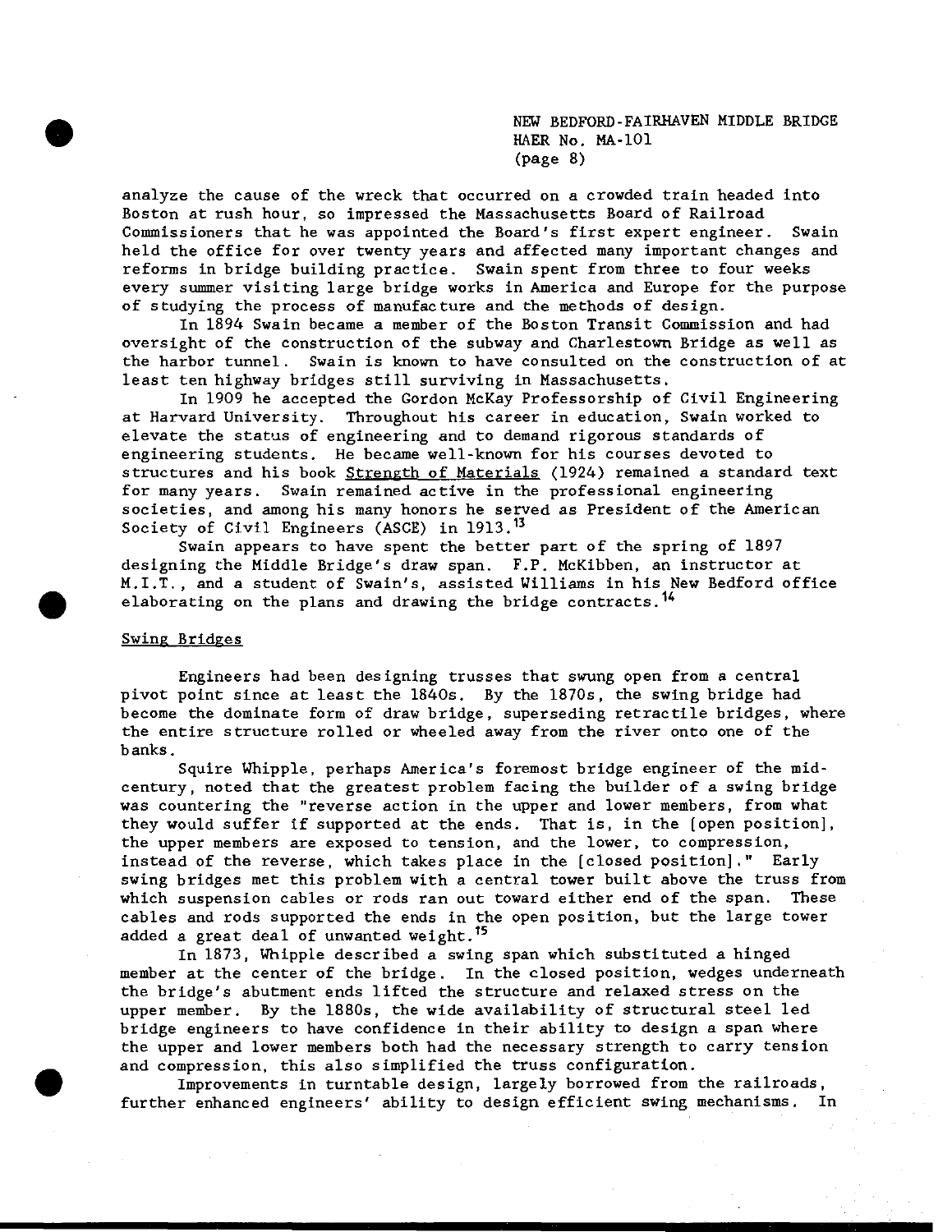NEW BEDFORD-FAIRHAVEN MIDDLE BRIDGE HAER No. MA-101 (page 9)

the past it had taken a large number of men up to five or ten minutes to move a bridge. By the late 1880s, one man could move a well-built, small-size swing span in a matter of three or four minutes. In the 1890s, engineers applied electric motors, compact and efficient, to the task.<sup>16</sup>

Throughout the decade, engineers continued to refine their understanding of the structural action of swing spans. Although workable bridges were regularly built, comprehension of the structural action was still incomplete.

In 1892 Benjamin F. La Rue commented on the state of the art: "The theoretically correct solution of the stresses In swing-bridges is usually tedious. Sometimes the labor is shortened by use of approximate methods." La Rue offered an extension of the graphical methods of strain calculation already being applied to simple trusses. Graphical strain charts similar to the ones described by La Rue can be seen in the plans of the New Bedford-Fairhaven Bridge.<sup>17</sup>

The hinged upper-chord segments and the economy of material in the Middle Bridge places it well within the mainstream of swing-span construction in the mid-1890s. The tremendous size of the structure makes it an outstanding accomplishment. Swain had designed a competent bridge incorporating the latest advances in swing bridge technology discussed In engineering journals and periodicals.<sup>18</sup>

# Construction of the New Bedford-Fairhaven Middle Bridge

Williams placed the Middle Bridge out for bid in June 1897 and received twelve bids ranging from \$250,000 to \$350,000. Initially, the county commissioners awarded the contract to the Edge Moor Bridge Company of Philadelphia, but the negotiations hit a snag. From 1893 to 1897 the cost of the New Bedford and Fairhaven Bridge had risen from \$200,000 to \$650,000. The Eastern section of the bridge had already run to nearly \$400,000 and Edge Moor's bid exceeded the total appropriation allowed by the General Assembly. The county commissioners were willing to sign a contract with Edge Moor but they could not guarantee the full amount until the legislature passed a new resolution to increase the appropriation.

When Edge Moor refused to sign an unguaranteed contract, the commissioners hastily awarded the substructure contract to Stewart and McDermott, the contractors for the Eastern Bridge, and the superstructure to A&P Roberts/Pencoyd Iron Works of Philadelphia, who would sign the contract at a few thousand dollars above their competitor's bid. Edge Moor's lawyers argued that their company was entitled to the rights to the substructure contract if not the full amount and sued the county for \$25,000 in damages.

While Edge Moor took the county to court, Stewart and McDermott began work on the foundations of the Middle Bridge. By November the company had nearly finished work on the piers and abutments. The onset of winter weather brought construction to a halt.<sup>19</sup>

Over the winter, Williams and McKibben put the finishing touches on the drawings for the swing span's steel members. Pencoyd Iron Works prepared the shop drawings and details for the open hearth steel channels, angles, deck beams, and bars. The Pencoyd Iron Works had been founded by Algernon and Percival Roberts in 1852, when they established puddle furnaces and a mill on the banks of the Schuylkill River, about six miles north of Philadelphia. By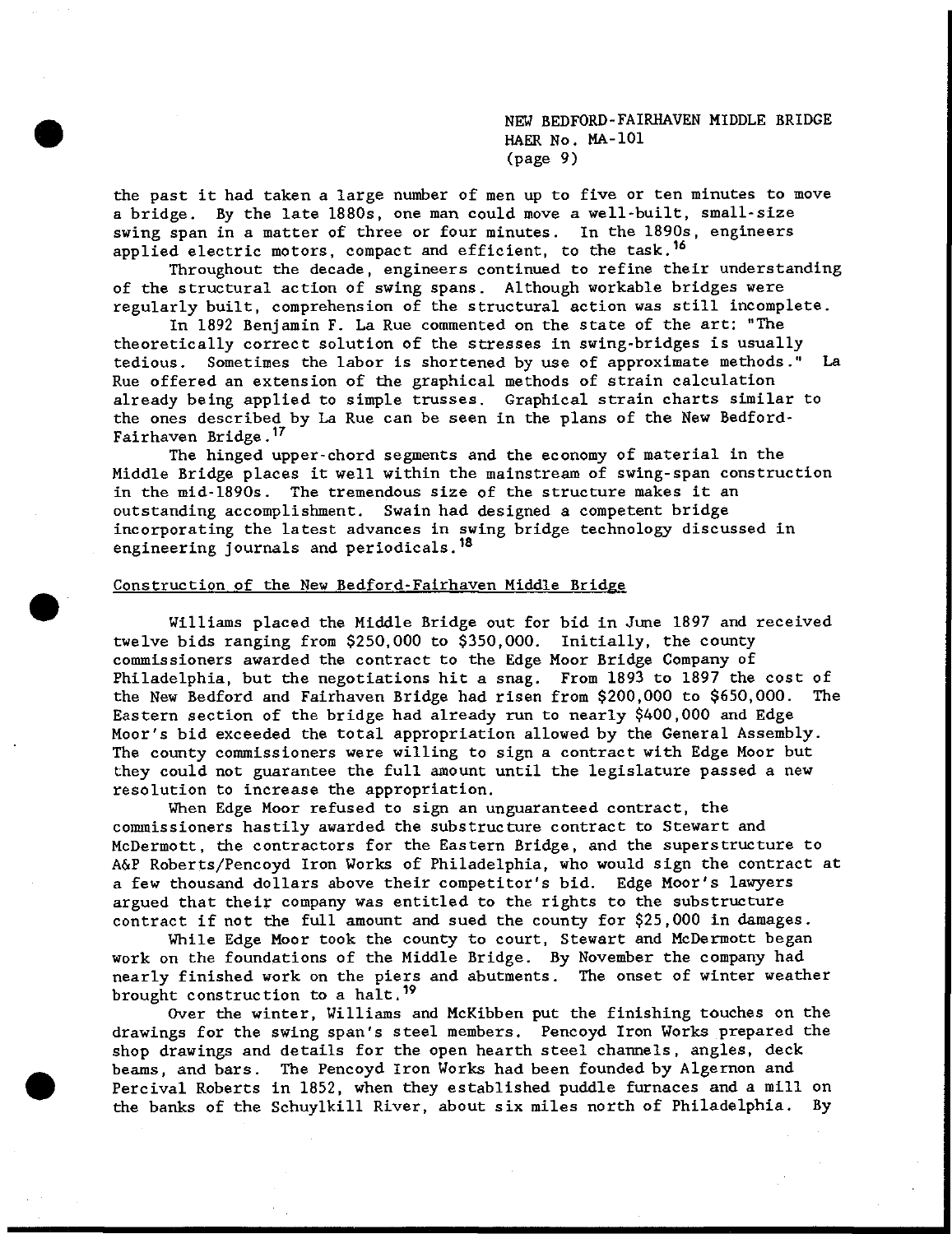NEW BEDFORD-FAIRHAVEN MIDDLE BRIDGE HAER No. MA-101 (page 10)

1893, the Roberts had expanded their factory to include a steel mill, hammer shop, blooming mill, puddle mill, machine shop, eyebar shop, forge, and bridge and construction shop. The company specialized in structural wrought iron and steel, and occasionally (under the aegis of A&P Roberts Company) undertook construction projects. In the case of the New Bedford-Fairhaven Bridge, A&P Roberts signed as dual contractors with Stewart and McDermott to provide the material and equipment to build the swing span.<sup>20</sup>

In June 1898 Williams visited the Pencoyd shops to check on the manufacturer's progress. He reported that Pencoyd had completed the turntable and that it would soon be shipped and put together about one-half of a mile from the bridge for inspection, before its final placement on the center pier. Pencoyd did not roll long steel plates and these had been bought from the Central Iron and Steel Company of Harrisburg. The steel used in the bridge was made by the open hearth process. On the Middle Bridge, "medium steel" with an ultimate tensile strength of not less than 60,000 lbs./sq.in. was used. The steel members had been coated in linseed oil for shipping. The bridge would be painted on site. On June 27, 1898, the erector's outfit, derricks and engines left Philadelphia.

On July 20, the laying of the steel girders for the Middle Bridge commenced. The construction crew laid the steel girder spans on either side of the draw span first, then commenced to set the carriage and drum in place on the central pier. The crew erected the tower over the drum and began to work toward either end of the draw using false work to support the steel beams. Pencoyd built the swing span in the open position. On October 30, 1898, the bridge swung into place with a perfect fit. On March 12, 1899, engineer Williams certified the Middle Bridge complete in all its details.

Williams kept careful records of the progress of the construction. The New Bedford Free Public Library has in its collection Williams's scrapbook and photographs. Williams used the 120 glass slide photographs to Illustrate lectures he gave to local civics groups. They show the progress of construction from the laying of the piers to the completed bridge, and are an extremely unusual documentary record.(See Figures 4 and 5.)

The local newspaper reported on a presentation that Williams made to the Brooks Club, a local men's society. The article provides an interesting look into Williams's thinking about the structure of the bridge. Williams began by stating that modern bridge construction tended toward simplicity of design. Steel cost less than stone, and had thus been chosen for reason of economy. Steel and concrete construction might prove even more reasonable but had not been chosen because experience with these bridges had yet to prove their durability. The elevations of the superstructure had been fixed primarily by a suitable clearance above tidewater, and then by requirement of construction to secure a deck bridge. Williams chose a truss design for the draw span because of its extreme length. He estimated the live loads for the bridge at 80 lbs./sq.ft. The strength and size of floor beams was calculated using an 18-ton steam roller as the maximum live load. The dead load of the draw span, William stated, ran at about 77 lbs./sq.ft. For this reason, Williams chose wood over asphalt decking, which would have nearly doubled the weight and the cost of the draw, and increased the size and power of the machinery required for its operation.

The funding and contractual problems that had plagued the New Bedford-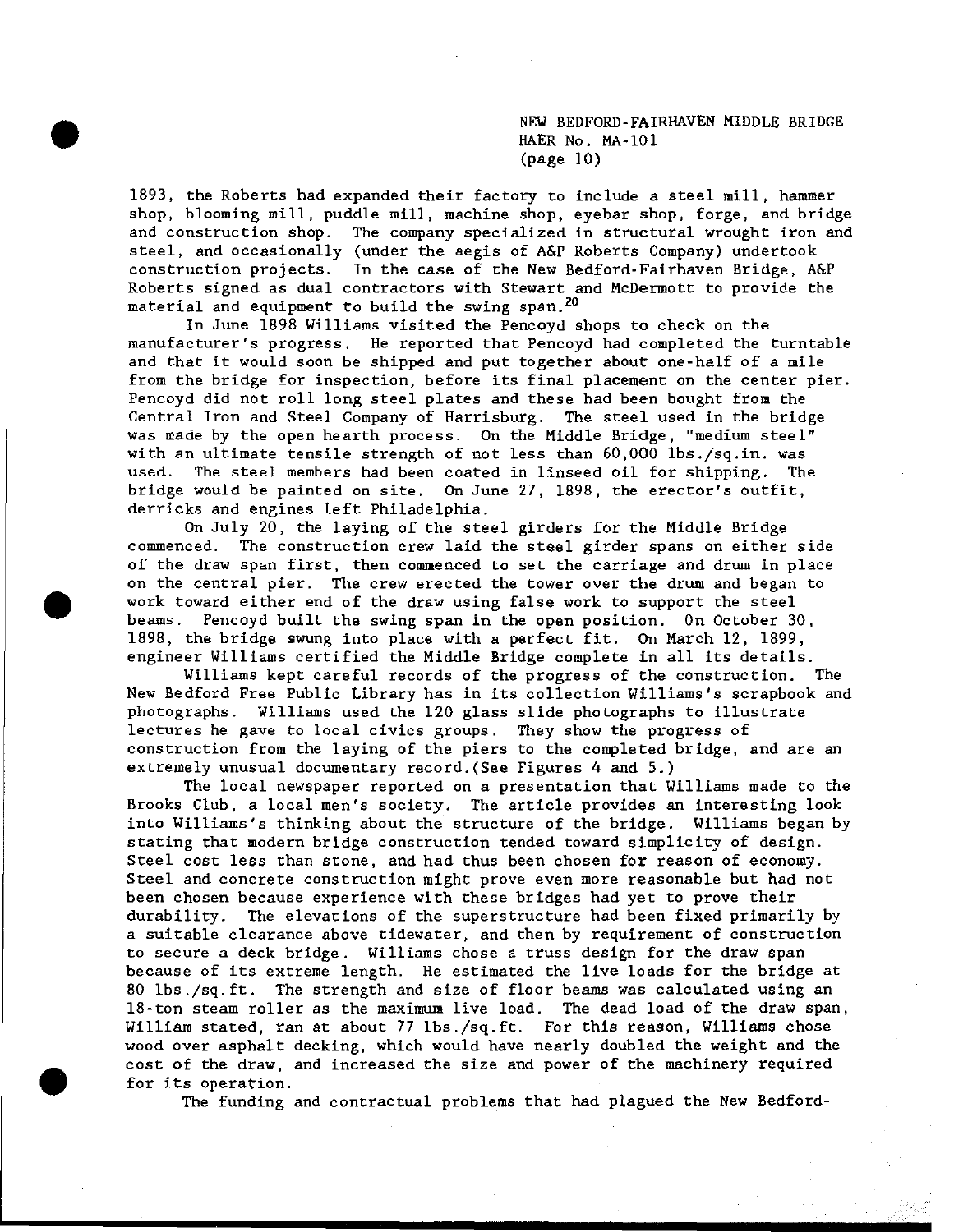NEW BEDFORD-FAIRHAVEN MIDDLE BRIDGE HAER No. MA-101 (page 11)

Fairhaven Bridge did not end with the Middle Bridge's completion. In October 1898, Stewart & McDermott sued the county for \$25,000 in bridge extras that had been unanticipated. The cost of the structure continued to exceed estimates. The final (western) section had yet to be completed, and the New York, New Haven & Hartford Railroad had yet to come to an agreement with the city about the grade crossing.

By 1899, the bridge had cost well over \$1,000,000 and local citizens began calling the span the "Million Dollar Bridge." The state General Assembly grew tired of passing new appropriations bills and decided to investigate the rising costs. When the appropriation committee discovered that the county had contracted Williams at a flat 5 percent commission, the legislators smelled fraud and called the engineer to Boston to testify. A number of bridge and railroad engineers, including George Swain, reported to the committee that a flat rate of commission for a bridge project was an unusual form of payment. Williams testified that the cost of operating his office and hiring five full-time clerks used up well over half of the money he made from the project. After careful scrutiny of the records, the legislators cleared Williams of all charges and reprimanded the county commissioners for entering into such an expensive agreement.

The county let the contract for the Western Bridge to the American Bridge Company, which completed the last section in 1903. The New Bedford-Fairhaven Bridge had taken ten years to build at a cost of  $$1,387,261.$ <sup>21</sup>

### Water vs. Land

The history of many swing spans often involves a battle between the interests of water and land transportation. Shortly after the Middle Bridge was put in operation, the war began. In April 1900, a captain of a tow boat brought charges against Drawtender Downey. The captain charged that the drawtender "has hindered and obstructed our passage through the draw, besides using vile, profane, and Insulting language toward myself and employes." Apparently, the ruckus occurred over Downey's insistence of closing the draw promptly at dusk and refusing to remain at the bridge past his appointed time for a late arriving tow boat. Downy, a member of the Grand Army of the Republic and a decorated veteran, kept his public service  $j$ ob.<sup>22</sup>

In 1930 the state took over bridge maintenance from the county as a Depression measure, and in 1931 the bridge received its first major overhaul. For four days motorists and boats had to find other ways about the harbor while construction crews replanked the sidewalks, repaired gates and machinery, and added concrete barrier curbing. In 1936 the state repaired the fender piers.

Between 1936 and 1961, the bridge received minor repairs and improvements including new light poles, operators house, plank decking and removal of the street car lines. In 1961 the state's bridge engineers determined to replace the deck and deck framing of the fixed spans, and to alter and repair the abutments.<sup>23</sup>

Boats continued to have priority to immediate openings to the bridge until 1947 when openings were restricted somewhat during rush and lunch hours to vessels drawing less than 15' in water. By the late 1960s, the automobile age had dawned, and the bridge started opening only on a fixed schedule of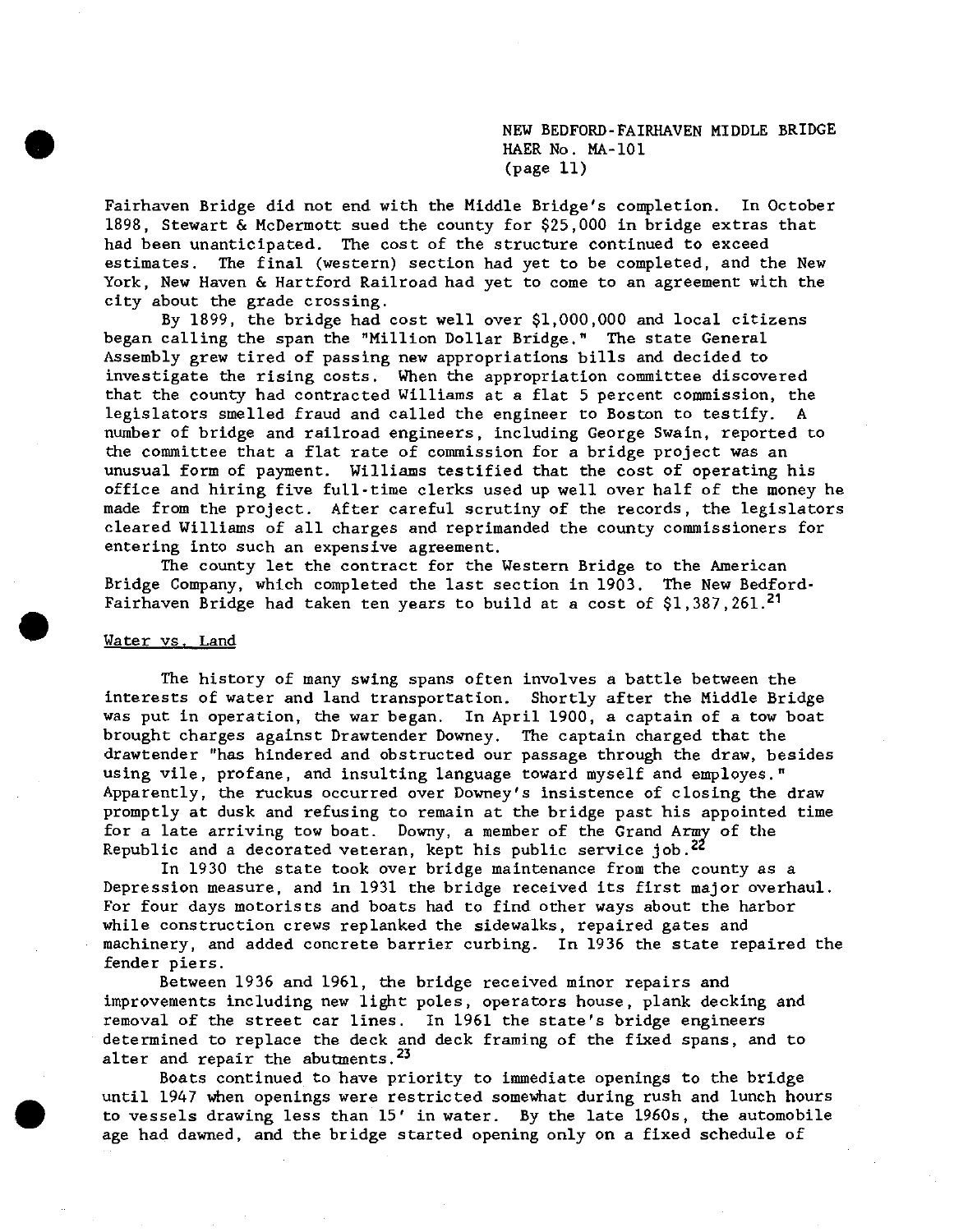NEW BEDFORD-FAIRHAVEN MIDDLE BRIDGE HAER No. MA-101 (page 12)

fifteen minutes every hour.

In 1965 the state Legislature authorized a special commission to study the feasibility of replacing the swing bridge. The 1967 report found the bridge adequate, but recommended eventual replacement with an elevated bascule draw bridge. The cost of this new bridge prohibited immediate plans to demolish the old swing. In the late 1970s, however, the plan revived with the oil crisis. Offshore drilling in the North Atlantic seemed a real possibility, and New Bedford, in an economic slump caused by the failure of its heavy industrial base, sought to attract the oil drillers and tankers to its harbor. It was hoped that a large bridge would complement improvements to the harbors North terminal. This plan, too, died after funding could not be secured quickly enough and offshore drilling did not become a reality. It was also discovered that PCB's resting in the harbors bottom would be disturbed by new construction, and the environmental impact might prohibit replacing the bridge.24

Throughout the discussions of replacing the bridge, a small but dedicated band of citizens sought to preserve the swing span as a New Bedford landmark. In 1987 the MDPW announced that it had--failing funding--determined not to replace the bridge, but to rebuild the bridge's mechanical and electrical systems. In hot weather the bridge had begun sticking open, and fire trucks had to be called to hose down the bridge in order to close it again. After some investigation, the engineers of District 6 had found the source of the problem and repaired the bridge. With this inconvenience fixed, the clamor to replace the "old rust bucket" died down. The MDPW has slated to begin further repairs in 1991.<sup>25</sup>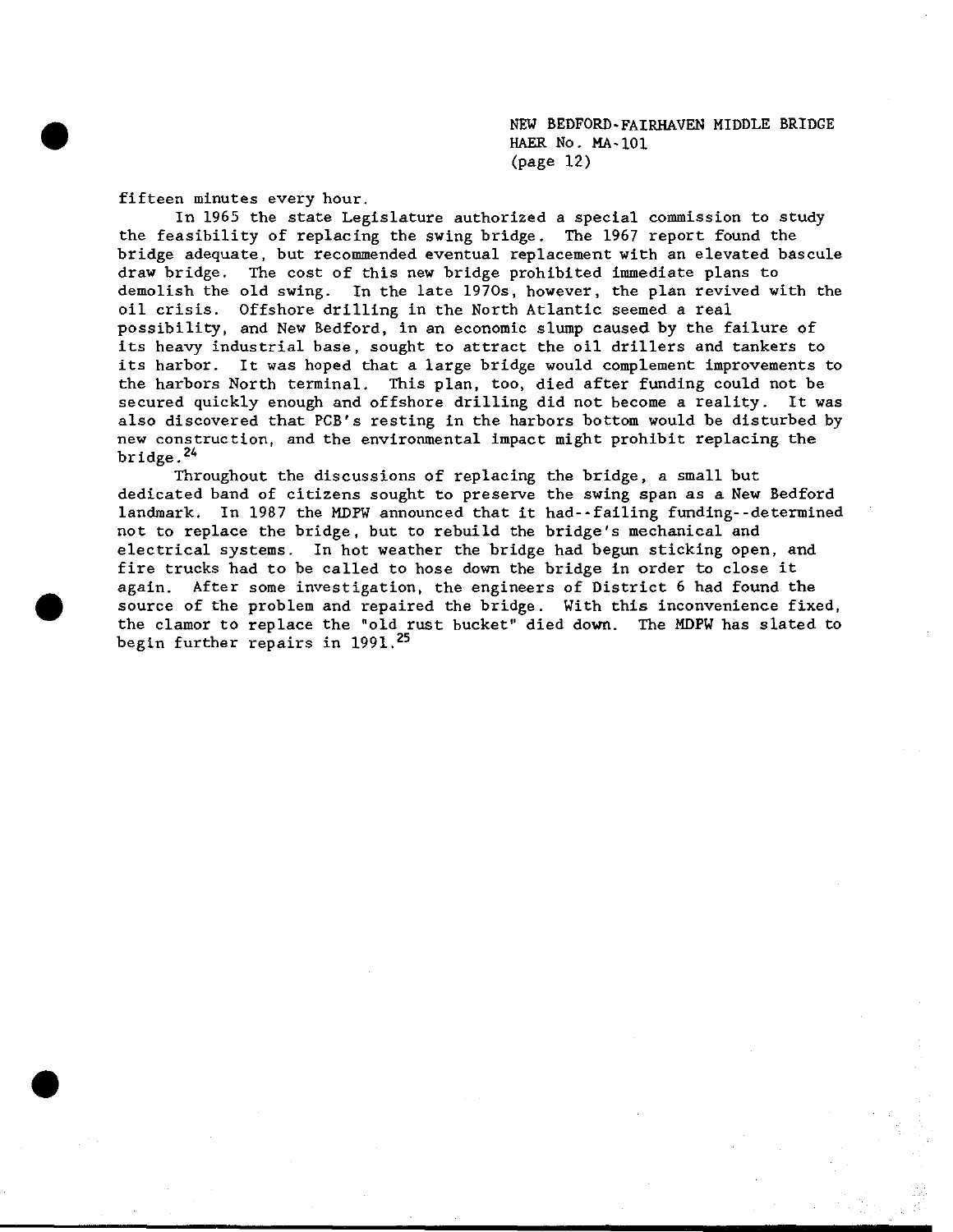NEW BEDFORD-FAIRHAVEN MIDDLE BRIDGE HAER No. MA-101 (page 13)



FIGURE 1: Plan of New Bedford-Falrhaven Bridge. (Sverdrup, Parcel & Associates, "New Bedford-Fairhavan Bridge," 1979.)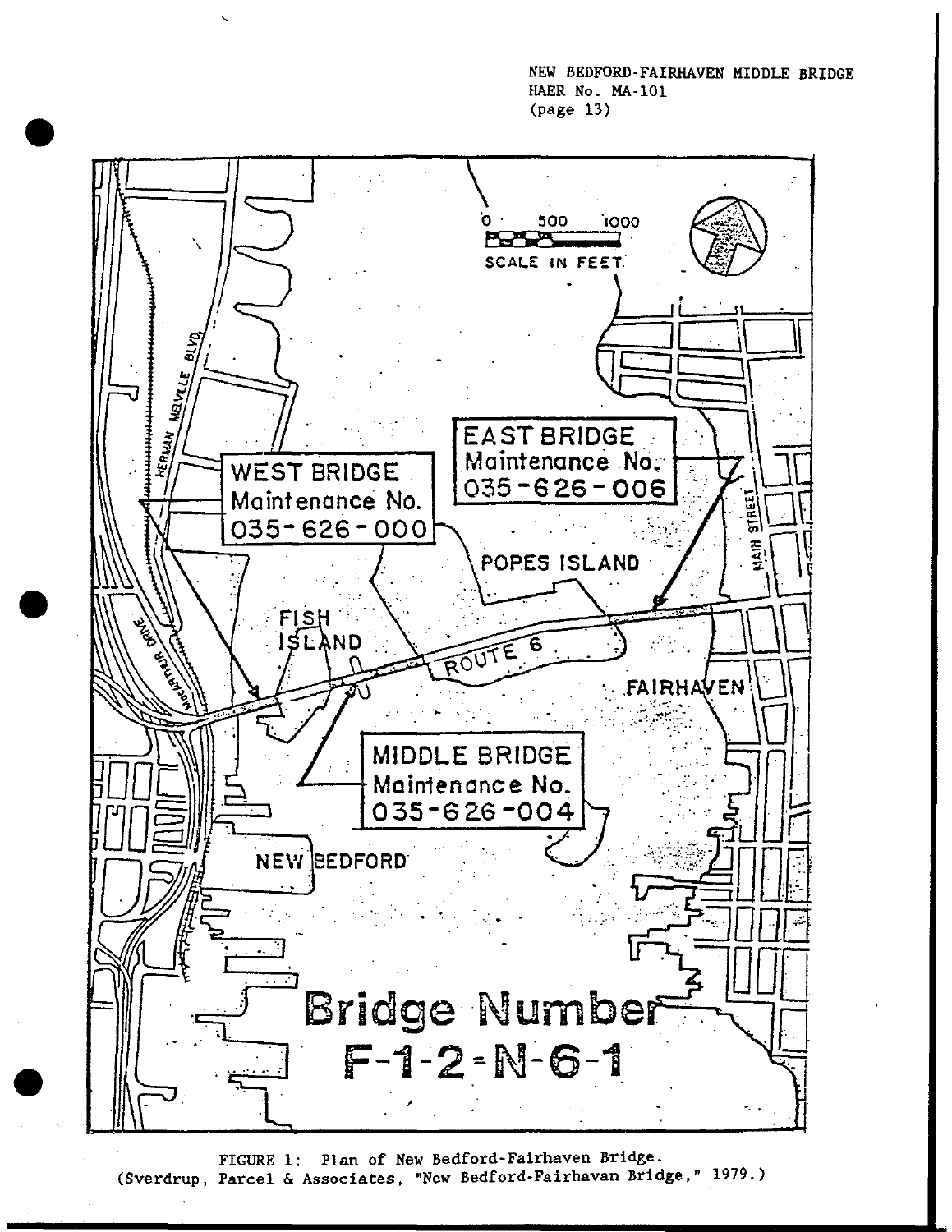NEW BEDFORD-FAIRHAVEN MIDDLE BRIDGE HAER No. MA-101 (page 14)



FIGURE 2: Plan of New Bedford-Fairhaven Middle Bridge. (Sverdrup, Parcel & Associates, 1979.)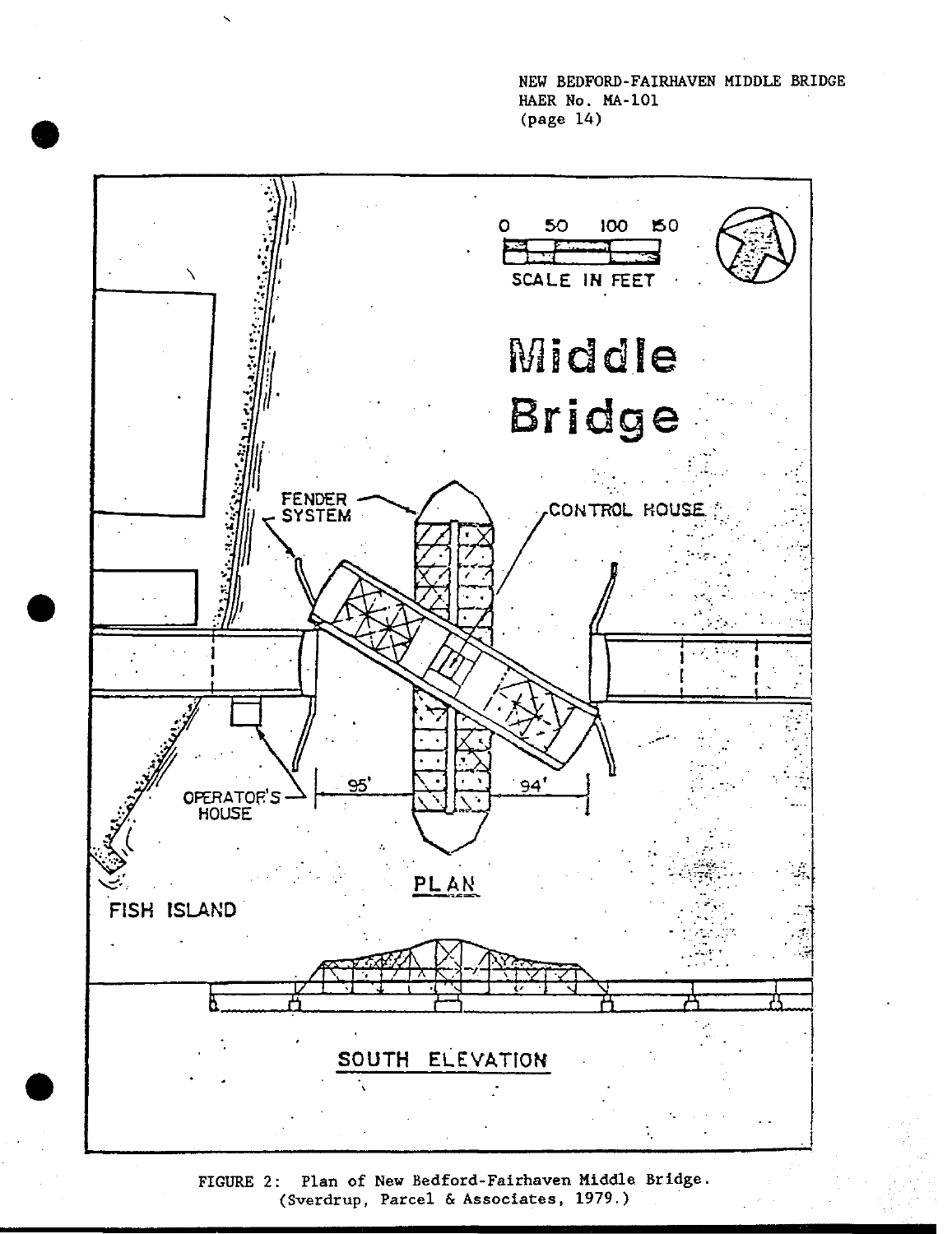NEW BEDFORD-FAIRHAVEN MIDDLE BRIDGE HAER No. MA-101 (page 15)

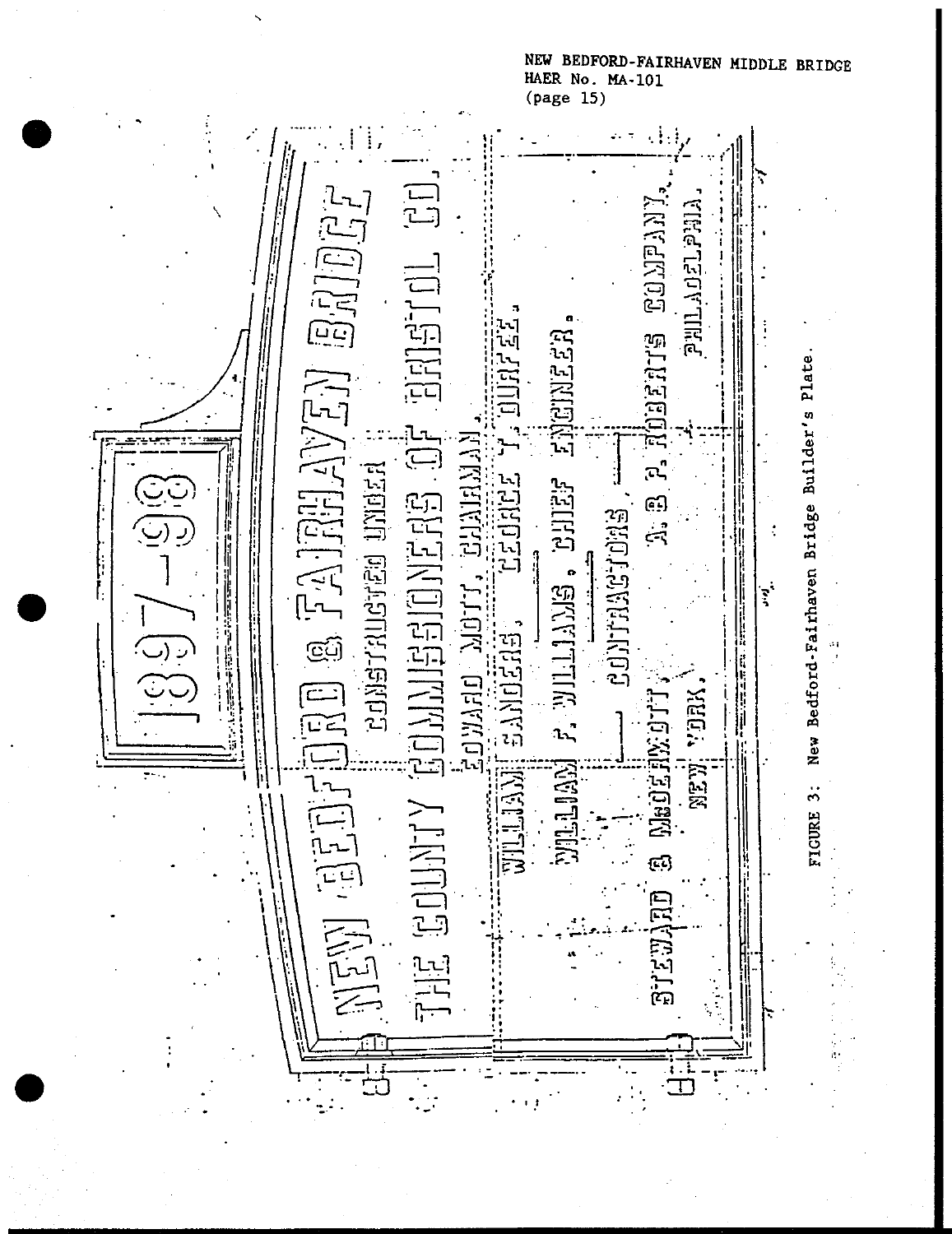NEW BEDFORD-FAIRHAVEN MIDDLE BRIDGE HAER No. MA-101 (page 16)



FIGURE 4: Construction photo, October 21, 1898. (New Bedford Free Public Library Collection.)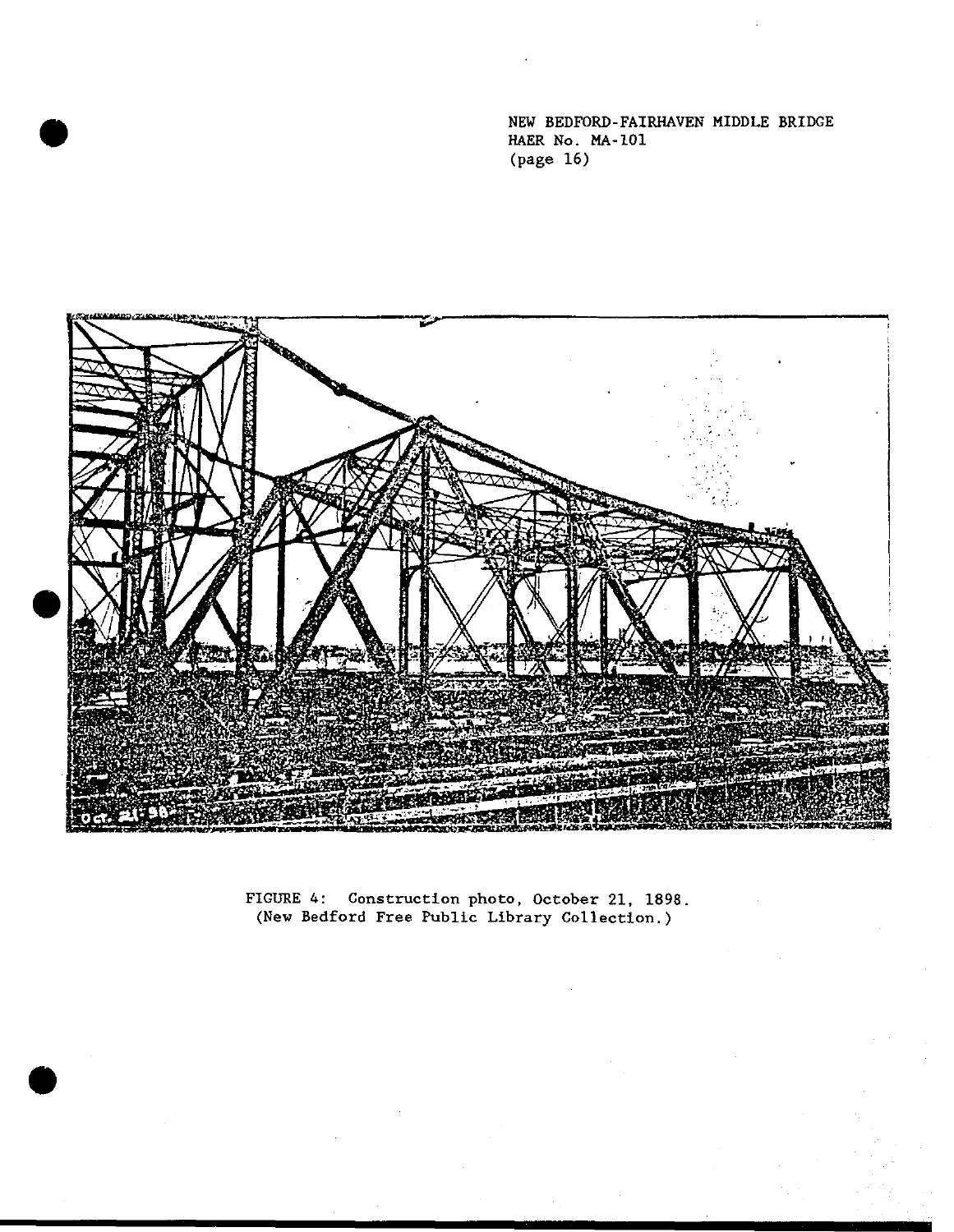NEW BEDFORD -FAIRHAVEN MIDDLE BRIDGE HAER No. MA-101 (page 17)



FIGURE 5: Construction photo, September 17, 1898 (New Bedford Free Public Library Collection.)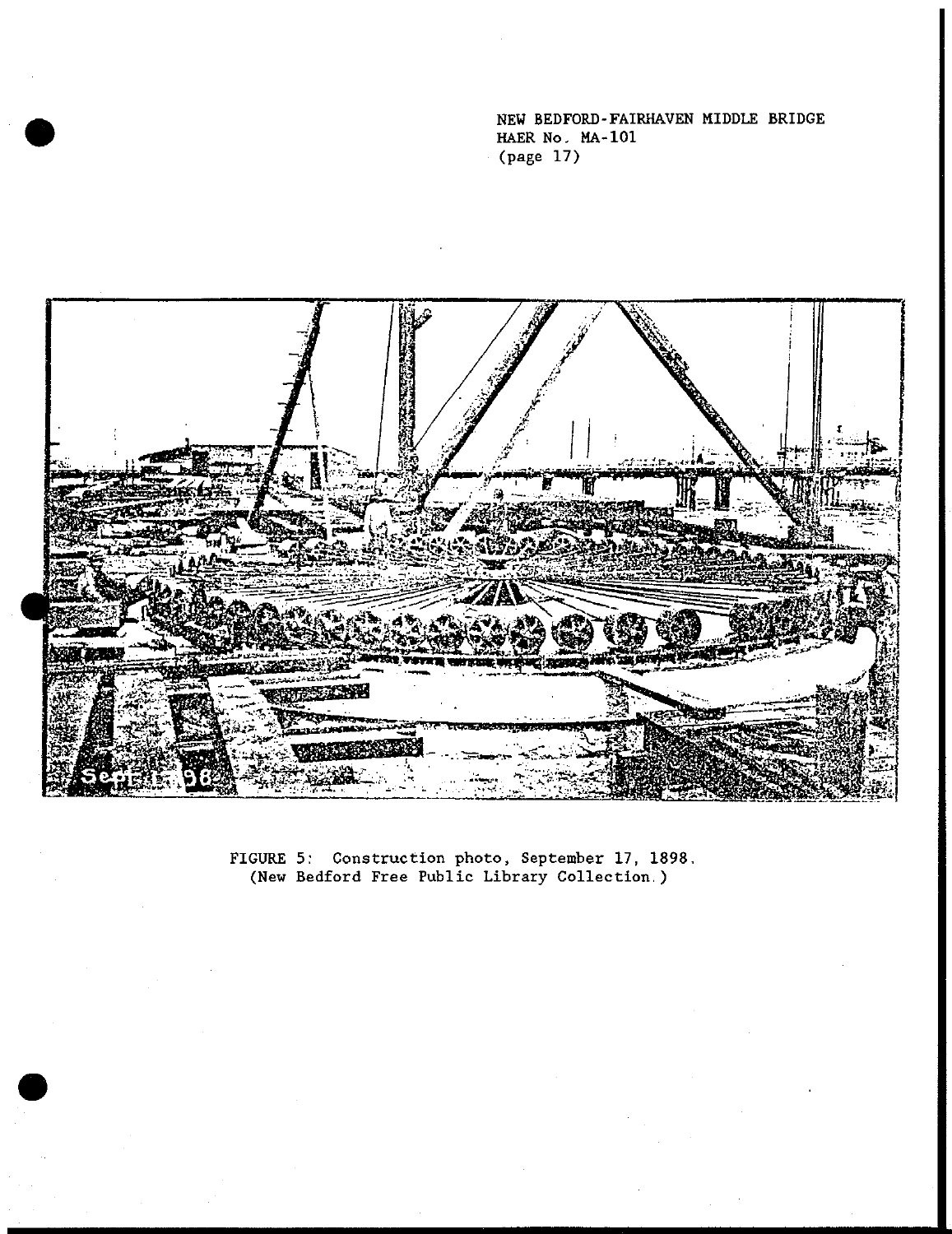NEW BEDFORD-FAIRHAVEN MIDDLE BRIDGE HAER No. MA-101 (page 18)

### ENDNOTES

1. Sverdrup, Parcel & Associates, "New Bedford-Fairhaven Bridge, Route 6 Over New Bedford Harbor: Draft Engineering Study Report," prepared for the Massachusetts Department of Public Works, September 1979.

2. S.J. Roper, "Massachusetts Historic Bridges Inventory," January 1985, Massachusetts Department of Public Works, Boston.

3. Terry Roche, Bridge Tender, personal interview with author, June 26, 1990.

4. Scrapbook of William Fish Williams, ca.1890-1900, New Bedford Free Public Library, New Bedford, Massachusetts.

5. "Memorial to George Fillmore Swain," Journal of the Boston Society of Civil Engineers, vol. 19 (1932), pp. 334-40; and, "Memorial to William Fish Williams," Journal of the Boston Society of Civil Engineers, vol. 19 (1932), pp. 311-13.

6. Frank D. Roylance, "Acushnet River Bridge Both Bane and Boon Over 178 Years," New Bedford Standard-Times, 1978; "Bridge Project is the Best Deal Under Difficult Circumstances," Standard-Times, December 20, 1987; and, James Stewardson, "\$7.2 Million Bridge Repair Expected to Start in 1991," Standard-Times. June 9, 1988.

7. Massachusetts Ceneral Assembly, Acts of 1796, Chapter 19; Barbara Clayton and Kathleen Whitley, Cuide to New Bedford (Montpelier, Vermont: Capital City Press, 1979), pp. 16-21; Roylance, "Acushnet River Bridge," 1983; and, "A Look Back Through Times Past: The New Bedford-Fairhaven Bridge," Ye Olde Fairhaven Star. October 1987.

8. Roylance, pp. 1-2; Massachusetts Ceneral Assembly, Acts of 1869, Chapter 273; and, Scrapbook of William Fish Williams.

9. New Bedford-Fairhaven Bridge historic photograph collection, New Bedford Free Public Library.

10. Scrapbook of William Fish Williams.

11. Scrapbook of William Fish Williams.

12. Scrapbook of William Fish Williams; "Memorial to William F. Williams"; "Engineering and Construction Experiences," Journal of the Boston Society of Civil Engineers, vol. 10 (1923), pp. 441-46; and, "William F. Williams Dies Suddenly," New Bedford Evening Standard. October 1, 1929.

13. "George Fillmore Swain Memorial," Journal of the Boston Society of Civil Engineers, vol. 19 (1932), pp. 364-69; Massachusetts Board of Railroad Commissioners, "Special Report by the Massachusetts Board of Railroad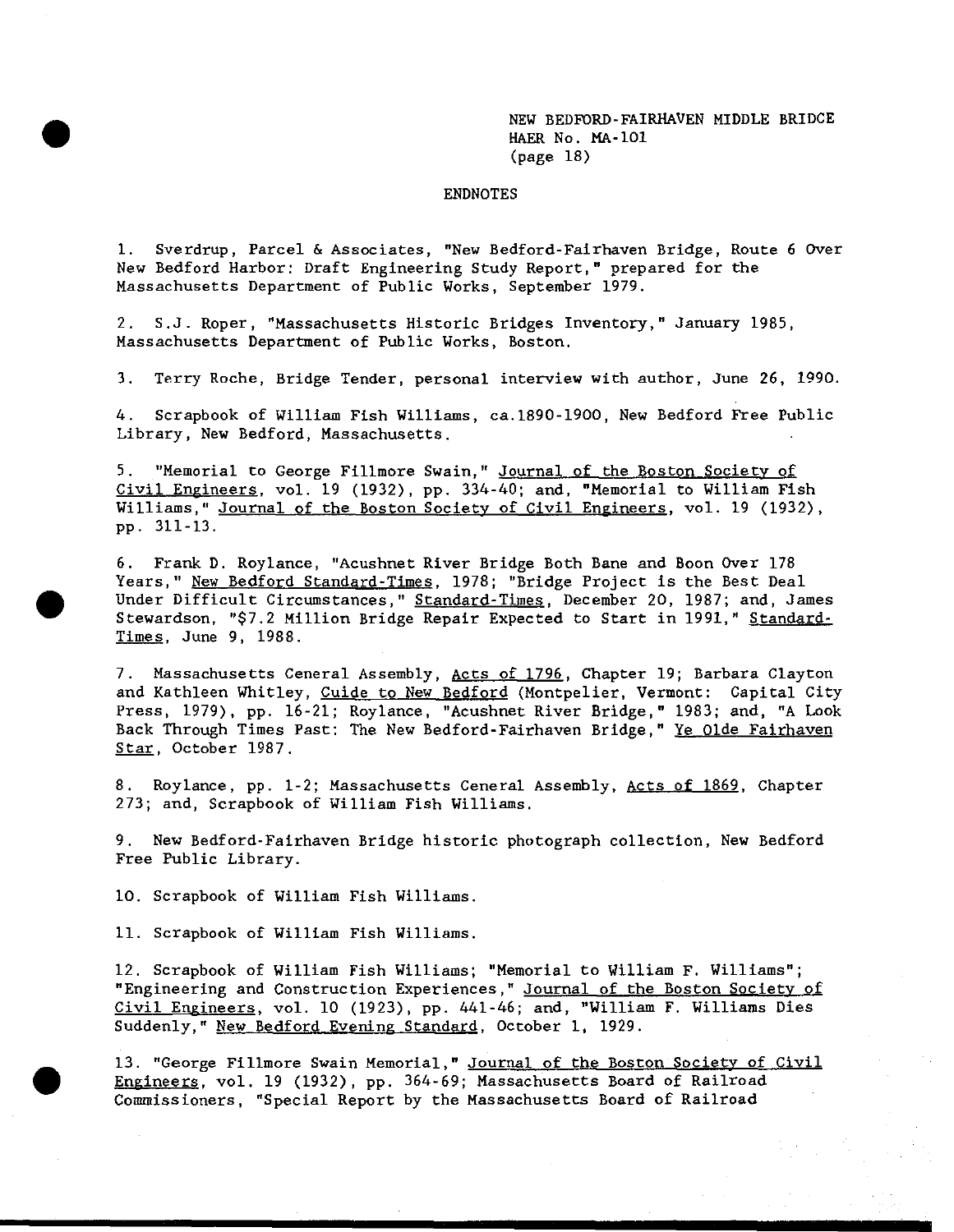NEW BEDFORD-FAIRHAVEN MIDDLE BRIDGE HAER No. MA-101 (page 19)

Commissioners to the Legislature in Relation to the Disaster on Monday, March 14, 1887, on the Dedham Branch of the Boston & Providence Railroad," (Boston: Wright and Potter, 1887), p. 316; The National Cyclopedia of American Biography, vol. 14 (New York: James T. White, 1904), p. 276; and Dictionary of American Biography, vol. 11, sup. 1 (New York: Charles Scribner's Sons, 1944), p. 680.

14. Scrapbook of William Fish Williams.

15. Squire Whipple, An Elementary and Practical Treatise on Bridge Building. 2nd ed. (New York: D. Van Nostrand, 1873), p. 324; and, Ewing Matheson, Works in Iron: Bridge and Roof Structures (London: E. and F. Spon, 1873), pp. 84- 85.

16. Whipple, pp. 319-52; and, Newburyport Daily News. July 11, 1890.

17. Benjamin F. La Rue, <u>A Craphical Method for Swing-Bridges</u> (New York: D. Van Nostrand Co., 1892), p. 43; and, New Bedford-Faihaven Bridge Plans, 1890, Massachusetts Department of Public Works Bridge Section files, Boston.

18. A brief glance through the Transactions of the American Society of Civil Engineers or Engineering News for this period will find numerous articles on moveable spans.

19. Scrapbook of William Fish Williams.

20. "Industrial Plants: Pencoyd Iron Works," Engineering Record. March 25, 1893, pp. 334-37; Pencoyd Iron Works, Convenient Rules. Formulae, and Tables for the Strength of Wrought Iron Shapes (1896), Trade Catalog Collection, Hagley Museum and Library, Wilmington, Delaware; and, Victor C. Darnell, A Directory of American Bridge Building Companies 1840-190Q. Occasional Publication No. 4 (Washington, DC: Society for Industrial Archeology, 1984).

21. Scrapbook of William Fish Williams.

22. Ibid.

23. New Bedford-Fairhaven Bridge Plans, 1930-1961; and Roylance, "Acushnet River Bridge".

24. Sverdup and Parcel, "New Bedford-Fairhaven Bridge," pp. 1-15; and, Roylance, "Acushnet River Bridge".

25. Roylance, "Acushnet River Bridge"; "Bridge Project is the Best Deal"; and, "\$7.2 million Bridge Repair".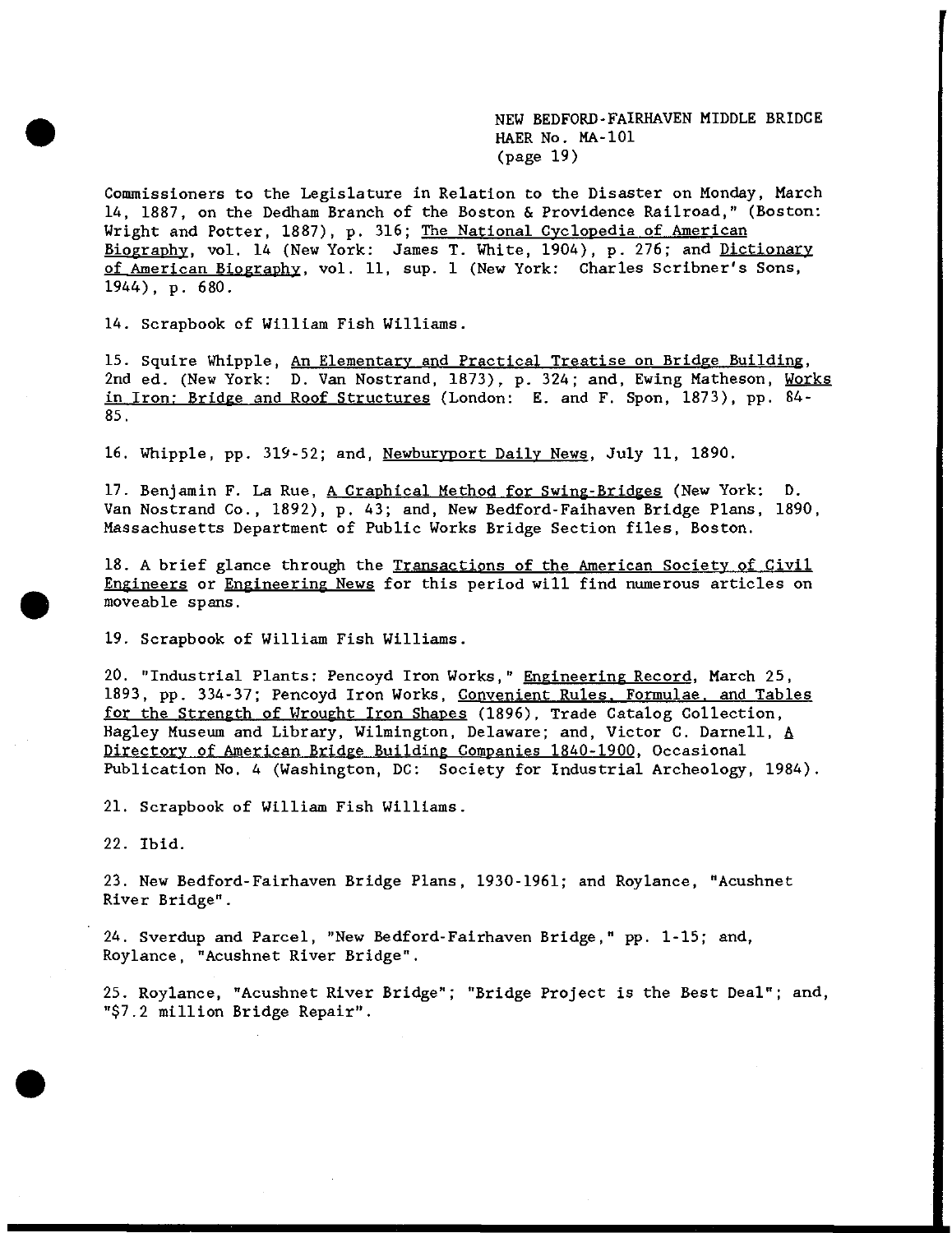NEW BEDFORD-FAIRHAVEN MIDDLE BRIDGE HAER No. MA-101 (page 20)

# BIBLIOGRAPHY

- "A Look Back Through Times Past: The New Bedford-Fairhaven Bridge," Ye Olde Fairhaven Star. October 1987.
- "Bridge #F-l-2/N-6-l," Massachusetts Department of Public Works Bridge Section files, Boston.
- "Bridge Project is the Best Deal Under Difficult Circumstances," New Bedford Standard-Times. December 20, 1987.
- Clayton, Barbara and Kathleen Whitley. Guide to New Bedford. Montpelier, Vermont: Capital City Press, 1979, pp. 16-21.
- "Engineering and Construction Experiences," Journal of the Boston Society of Civil Engineers, vol. 10 (1923), pp. 441-46.
- La Rue, Benjamin F. A Graphical Method for Swing-Bridges. New York: D. Van Nostrand, 1892.
- Massachusetts Board of Railroad Commissioners. "Special Report by the Massachusetts Board of Railroad Commissioners to the Legislature in Relation to the Disaster on Monday, March 14, 1887, on the Dedham Branch of the Boston & Providence Railroad." Boston: Wright and Potter, 1887, p. 316.

Massachusetts Ceneral Assembly. Acts of 1796, Acts of 1869.

- "Memorial to George Fillmore Swain," Journal of the Boston Society of Civil Engineers, vol. 19 (1932), pp. 334-40.
- "Memorial to William Fish Williams," Journal of the Boston Society of Civil Engineers. vol. 19 (1932), pp. 311-13.
- New Bedford-Fairhaven Bridge historic photograph collection. New Bedford Free Public Library, New Bedford, Massachusetts.
- Roper, Stephen J. "Massachusetts Historic Bridges Inventory." Massachusetts Department of Public Works, Boston, January 1985.
- Roylance, Frank D. "Acushnet River Bridge Both Bane and Boon Over 178 Years," Standard-Times. 1978.

Stewardson, James. "\$7.2 Million Bridge Repair Expected to Start in 1991," Standard-Times. June 9, 1988.

Sverdrup, Parcel & Associates. "New Bedford-Fairhaven Bridge, Route 6 Over New Bedford Harbor: Draft Engineering Study Report," prepared for the Massachusetts Department of Public Works, September 1979.